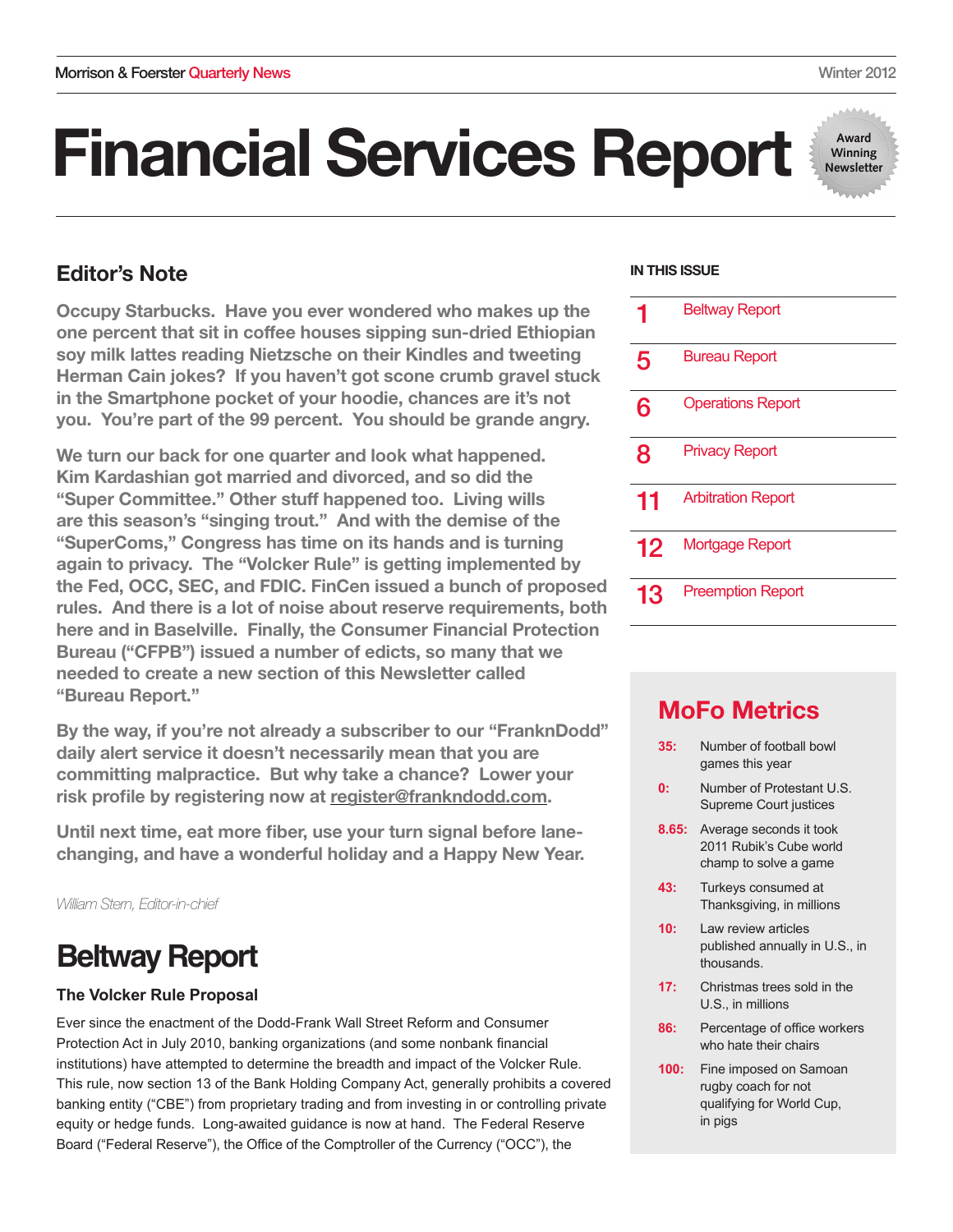## **"Beltway"**

*(Continued from Page 1)* 

Federal Deposit Insurance Corporation ("FDIC") and the Securities and Exchange Commission ("SEC") all approved the proposed regulation for publication. The Commodities Futures Trading Commission ("CFTC") is expected to release its own proposal to implement the Volcker Rule in the near future. The proposed rule sweeps more broadly than the Volcker Rule requires but provides some greater specificity on certain provisions of the Dodd-Frank Act. Permitted activities are subject to an array of restrictions and compliance requirements. For a detailed overview of the proposal, please see our client alert available at [http://www.mofo.com/files/Uploads/](http://www.mofo.com/files/Uploads/Images/111014-Volcker-Rule.pdf) [Images/111014-Volcker-Rule.pdf](http://www.mofo.com/files/Uploads/Images/111014-Volcker-Rule.pdf).

*For more information, please contact Marc-Alain Galeazzi at [mgaleazzi@mofo.](mailto:mgaleazzi@mofo.com) [com,](mailto:mgaleazzi@mofo.com) Chrys Carey at [ccarey@mofo.com,](mailto:ccarey@mofo.com) Dwight Smith at [dsmith@mofo.com,](mailto:dsmith@mofo.com) Oliver Ireland at [oireland@mofo.com](mailto:oireland@mofo.com), Charles Horn at [charleshorn@mofo.com](mailto:charleshorn@mofo.com), Barbara Mendelson at [bmendelson@mofo.com](mailto:bmendelson@mofo.com), Henry Fields at [hfields@mofo.com,](mailto:hfields@mofo.com) Anna Pinedo at [apinedo@mofo.com,](mailto:apinedo@mofo.com) Jerry Marlatt at [jmarlatt@mofo.com](mailto:jmarlatt@mofo.com), or David Kaufman at dkaufman@mofo.com.*

### **NCUA Makes Headway**

The National Credit Union Administration ("NCUA") and Citigroup reached a \$20.5 million settlement regarding potential claims relating to the sale of residential mortgagebacked securities to five failed wholesale credit unions. The NCUA also reached a \$145 million settlement with Deutsche Bank Securities regarding similar claims. The NCUA is the first regulatory agency to recover losses on behalf of failed financial institutions that resulted from investments in these securities. The NCUA will use the net proceeds from this settlement to reduce assessments being charged to credit unions to pay for the losses.

*For more information, please contact Steve Colangelo at [scolangelo@mofo.com](mailto:scolangelo@mofo.com).*

## **Noah's Ark 2.0**

The federal banking agencies published guidance updating the *Interagency Questions and Answers Regarding Flood Insurance* was most recently published on July 21, 2009. The guidance finalizes two questions and answers previously proposed: one relating to insurable value, and the other relating to forced placement of flood insurance. The agencies withdrew a third question regarding insurable value. The agencies requested comment on three additional proposed updates to questions and answers relating to forced placement of flood insurance. Two answers were significantly and substantively changed. The third change, regarding forced placement of flood insurance, revises a previously finalized Question and Answer for consistency with the proposed changes. After public comment is received and considered and the guidance adopted in final form, the agencies will issue a final update to the 2009 *Interagency Questions and Answers Regarding Flood Insurance*. Comments are due 45 days after publication in the *Federal Register*, which is expected shortly.

*For more information, please contact Joe Gabai at [jgabai@mofo.com](mailto:jgabai@mofo.com).* 

### **Prepaid Abroad**

On October 17, 2011, the Financial Crimes Enforcement Network ("FinCEN") published a proposed rule that would add "tangible prepaid access devices" to the list of monetary instruments that must be reported when they are "transported, mailed, or shipped into or out of the United States." A "tangible prepaid access device" is defined as "any physical item…dedicated to obtaining access to prepaid funds or the value of funds by the possessor in any manner without regard to whom the prepaid access is issued." The value of the accessible funds would be determined by the amount of the funds available through the access device at the "time of physical transportation, mail, or shipment into or out of the United States."

Because the value accessible through a prepaid access device may change without the knowledge of the holder of the device, FinCEN requested comment as to whether the value of the access device should be determined based upon the maximum potential value, rather than the value at the time the device crosses the U.S. border.

#### For additional information on this proposal, please see our client alert available at [http://www.mofo.com/](http://www.mofo.com/files/Uploads/Images/111019-FinCEN-Proposes-Requirement.pdf) [files/Uploads/Images/111019-FinCEN-](http://www.mofo.com/files/Uploads/Images/111019-FinCEN-Proposes-Requirement.pdf)[Proposes-Requirement.pdf.](http://www.mofo.com/files/Uploads/Images/111019-FinCEN-Proposes-Requirement.pdf)

*For more information, please contact L. Richard Fischer at [lfischer@mofo.com](mailto:lfischer@mofo.com), Obrea O. Poindexter at [opoindexter@mofo.](mailto:opoindexter@mofo.com) [com,](mailto:opoindexter@mofo.com) or Sean Ruff at [sruff@mofo.com.](mailto:sruff@mofo.com)*

### **Prepaid Access Rule**

FinCEN issued guidance in the form of frequently asked questions ("FAQs") to clarify various aspects of its final rule regarding "prepaid access" ("Final Rule"). Following the issuance of the Final Rule, which amended the Bank Secrecy Act ("BSA") regulations applicable to Money Services Businesses ("MSB") with respect to "prepaid access," financial institutions, retailers, and others have had questions regarding their compliance obligations under the Final Rule.

The mandatory compliance date for the majority of the Final Rule is March 31, 2012. The FAQs can be accessed at [http://www.](http://www.fincen.gov/news_room/nr/html/20111102.html) [fincen.gov/news\\_room/nr/html/20111102.](http://www.fincen.gov/news_room/nr/html/20111102.html) [html](http://www.fincen.gov/news_room/nr/html/20111102.html). For detailed information on the provisions of the FAQs, please consult our client alert available at:

### [http://www.mofo.com/files/Uploads/](http://www.mofo.com/files/Uploads/Images/111109-Prepaid-Access.pdf) [Images/111109-Prepaid-Access.pdf.](http://www.mofo.com/files/Uploads/Images/111109-Prepaid-Access.pdf)

*For more information, please contact L. Richard Fischer at [lfischer@mofo.com](mailto:lfischer@mofo.com), Obrea O. Poindexter at [opoindexter@mofo.com,](mailto:opoindexter@mofo.com) or Sean Ruff at [sruff@mofo.com](mailto:sruff@mofo.com).*

## **Registration Rules for Securities Holding Companies**

The Federal Reserve proposed a new Regulation OO for the registration of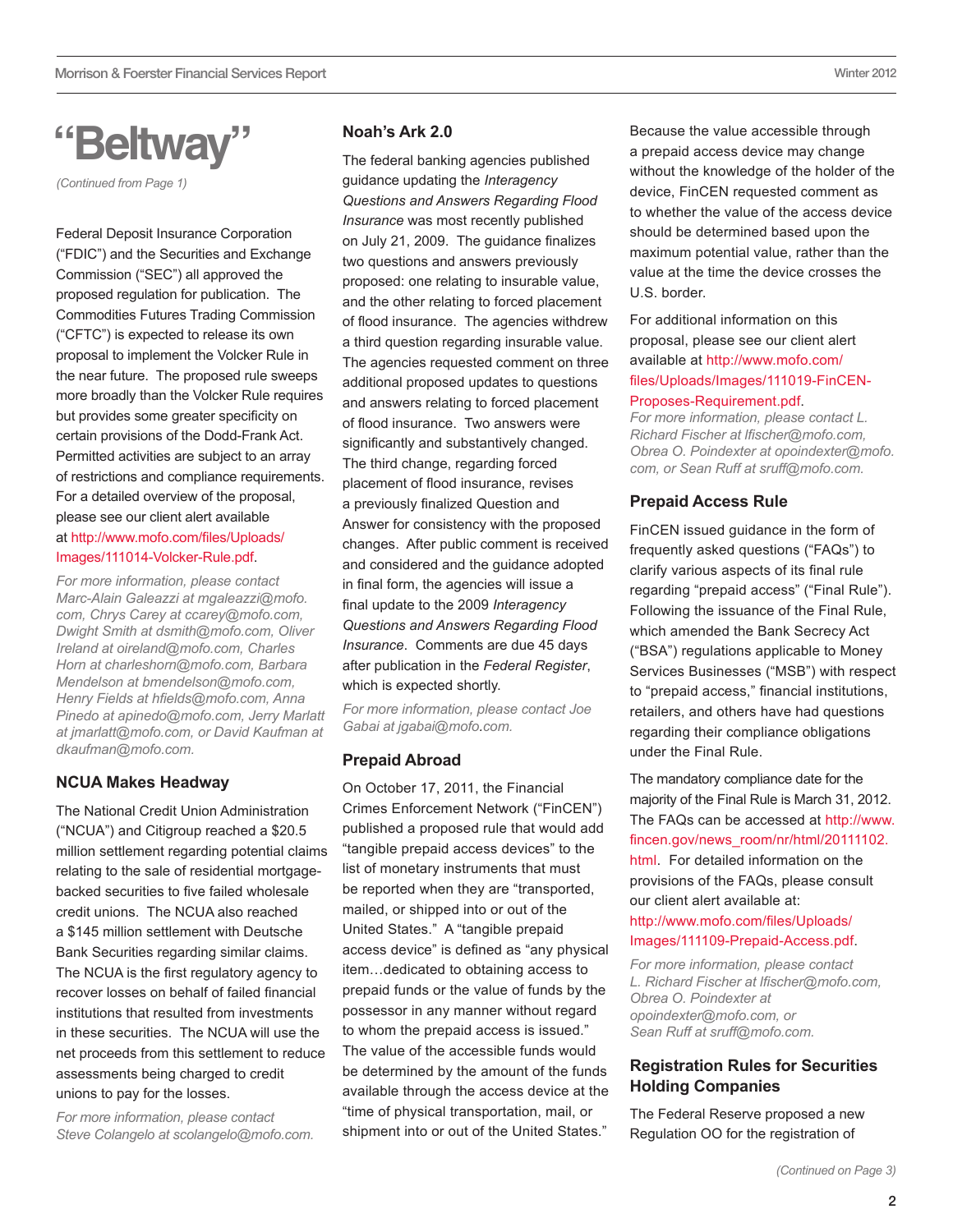## **"Beltway"**

*(Continued from Page 2)* 

companies that control registered brokers or dealers as securities holding companies ("SHCs"). Section 618 of Dodd-Frank establishes a new regime at the Federal Reserve for the supervision of SHCs available only for those SHCs that are not nonbank financial companies that have been designated as systemically important by the Financial Stability Oversight Council ("FSOC"), an insured bank or savings association, or an affiliate of one, a foreign banking organization, a foreign bank that controls an Edge Act corporation, or any company subject to comprehensive consolidated regulation by a foreign supervisory. Registration would not be required or necessary for companies that are already supervised on a consolidated basis by the Federal Reserve. The proposal itself is procedural, but it would require a detailed submission. The Federal Reserve projects that five companies are likely to register. Supervision of these companies will be comprehensive, and the enhanced prudential standards for systemically important financial institutions are likely to influence this supervision. For a detailed discussion of this proposal, please review our client alert available at [http://www.](http://www.mofo.com/files/Uploads/Images/110906-Securities-Holding-Companies.pdf) [mofo.com/files/Uploads/Images/110906-](http://www.mofo.com/files/Uploads/Images/110906-Securities-Holding-Companies.pdf) [Securities-Holding-Companies.pdf.](http://www.mofo.com/files/Uploads/Images/110906-Securities-Holding-Companies.pdf)

*For more information, please contact Dwight C. Smith at dsmith@mofo.com.*

## **FinCEN Proposal on Mandatory Electronic Filing of Bank Secrecy Act Forms**

FinCEN issued a notice and request for comments pursuant to which FinCEN would require electronic filing, beginning June 30, 2012, of all Bank Secrecy Act reports (other than the Report of International Transportation of Currency or Monetary Instruments). Comments on the Notice were due by November 15, 2011.

## The Federal Reserve released a [second set](http://www.aba.com/NR/rdonlyres/EF287A6C-C0DD-46AD-9AE1-4C65E5D7174B/73388/RegIIFAQs.pdf) [of FAQs](http://www.aba.com/NR/rdonlyres/EF287A6C-C0DD-46AD-9AE1-4C65E5D7174B/73388/RegIIFAQs.pdf) on debit interchange fees.

*For more information, please contact Obrea Poindexter at opoindexter@mofo.com.*

### **Matchmaker in Chief**

On September 7, 2011, the FDIC [announced](http://www.fdic.gov/news/news/press/2011/pr11148.html) the launch of a new initiative aimed at encouraging small investors and asset managers to partner with larger investors to participate in the FDIC's structured transaction sales of assets from failed institutions. The Investor Match Program allows smaller investors to use a customized database that identifies potential collaborators, and is designed to expand opportunities for participation by minority- and women‑owned ("WMO") investors in FDIC structured sales transactions, and to transfer knowledge from larger investors and improve organizational competencies of smaller investors. To participate, investors must be pre-qualified to bid in FDIC structured sales transactions.

*For more information, please contact Obrea Poindexter at [opoindexter@mofo.com](mailto:opoindexter@mofo.com).*

### **Federal Savings Associations Subject to Standard OCC Appeals Process**

Pursuant to Section 316 of Dodd-Frank, the OCC issued a [bulletin](http://www.occ.gov/news-issuances/bulletins/2011/bulletin-2011-44.html) revising its procedures for national banks to appeal OCC actions and decisions to include federal savings associations. The issuance provides for a uniform appeals process for national banks, federal savings associations, and federal branches and agencies, and replaces the prior OCC appeals guidance relating to national banks, and repeals existing OTS appeals guidance.

*For more information, please contact Obrea Poindexter at [opoindexter@mofo.com.](mailto:opoindexter@mofo.com)* 

## **Additional Interchange FAQ**

The Federal Reserve released a [second](http://www.aba.com/NR/rdonlyres/EF287A6C-C0DD-46AD-9AE1-4C65E5D7174B/73388/RegIIFAQs.pdf)  [set of FAQs](http://www.aba.com/NR/rdonlyres/EF287A6C-C0DD-46AD-9AE1-4C65E5D7174B/73388/RegIIFAQs.pdf) on debit interchange fees, focusing on general-use prepaid cards and clarifications on compliance with the prohibitions on circumvention, evasion, and net compensation. The FAQs clarify section 235.5(c) requiring the card be "the only means of access to the underlying funds, except when all remaining funds are provided to the cardholder in a single transaction." They confirm that a generaluse prepaid card retains its exemption if the cardholder is able to use information from the card to pay a merchant or other payee on the merchant's or other payee's website, provided the card meets the other criteria for the exemption. This is true whether the cardholder enters card information on the merchant's or other payee's website to initiate a one-time payment or to authorize the merchant or other payee to initiate recurring payments. But if a cardholder is able to use the issuer's (or issuer's agent's) online card or account management system to authorize the issuer to pay a merchant or other payee from the cardholder's account or subaccount, then the card is not the only means of access to the underlying funds and the card loses its exemption. Thus, if a cardholder is able to pay a creditor by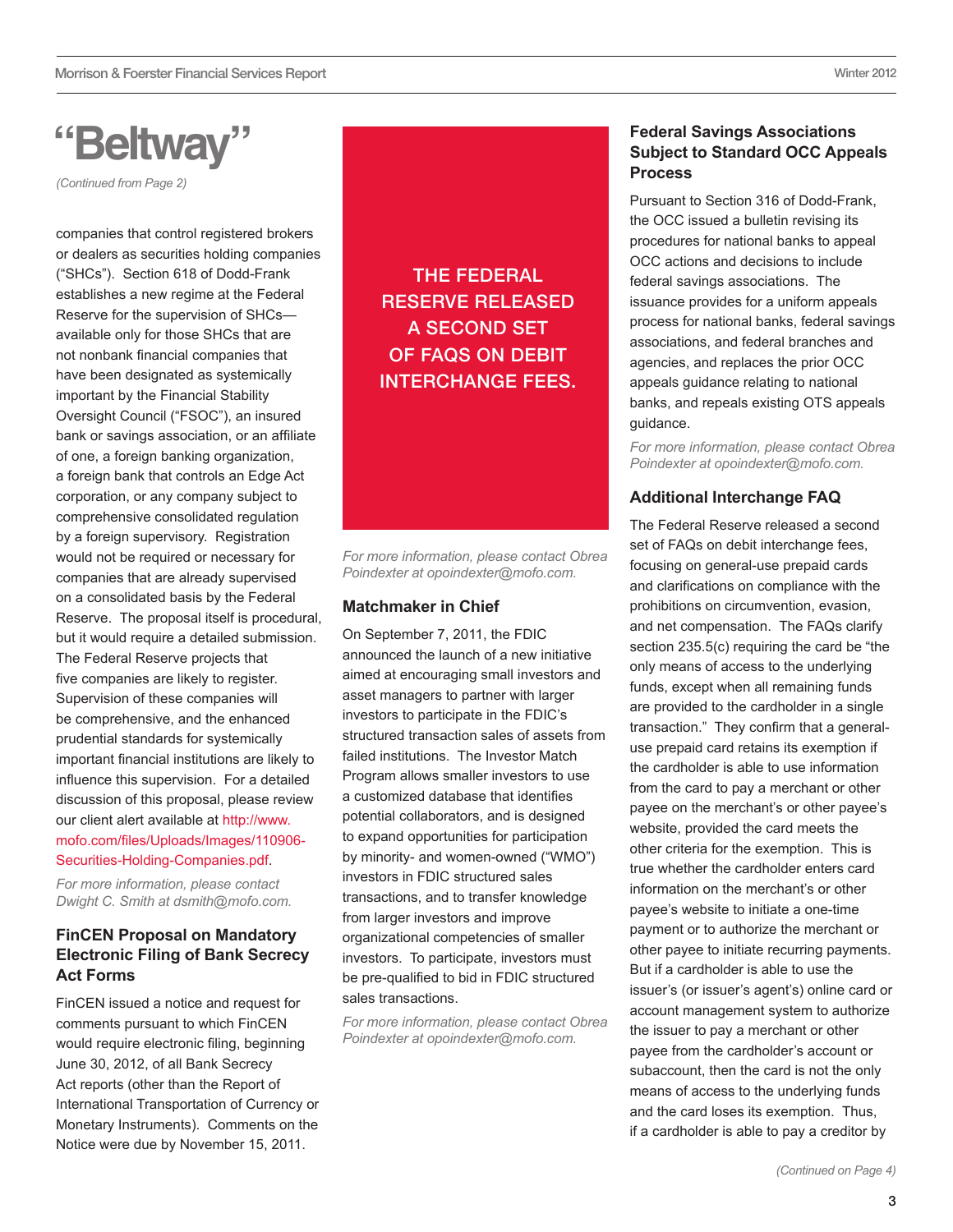**"Beltway"**

*(Continued from Page 3)* 

authorizing the issuer or issuer's agent to make electronic fund transfers out of an account or the card is linked to a bill payment service, the card is not the only means of access to the underlying funds. The FAQs clarify several issues related to the new restrictions on issuers receiving net compensation from a payment card network related to debit card transactions, and explain how issuers should allocate these payments as the rule goes into effect in the middle of the calendar year.

*For more information, please contact Oliver Ireland at oireland@mofo.com.*

#### **Black Friday**

Retailers represented by the National Retail Federation, the Food Marketing Institute, and the National Association of Convenience Stores as well as two individual retailers—Boscov's Department Store and Miller Oil Co.—have sued the Federal Reserve in U.S. District Court in Washington, D.C. over the recent interchange fee rule. The complaint alleges that the final interchange rule exceeded the statutory authority delegated to the Federal Reserve by the Durbin Amendment, is an unreasonable interpretation of that statute, and is invalid under the Administrative Procedure Act because it: (1) ignores the statutory direction that the final rule distinguish between the allowable "incremental cost" of "authorization, clearance, or settlement of a particular electronic debit transaction" and all "other costs incurred by the issuer which are not specific to a particular transaction," which are not includable in the interchange fee as the Federal Reserve declined to determine incremental costs associated with particular debit transactions, and invented a third category of costs not mentioned in the statute claiming unfettered discretion over the inclusion (and exclusion) of those costs in setting an allowable interchange transaction fee; (2) impermissibly counts within the category of recoverable costs a 5-basis-point (0.05 percent) allowance for fraud losses incurred by issuing banks, which, contrary to the statutory provision, permits recovery of fraud losses without regard to any measures by an issuer to prevent fraud; (3) includes network switch fees as a component of allowable costs, notwithstanding the fact that the Durbin Amendment creates a structure for regulation of network fees that is separate and apart from the interchange fee calculations; and (4) circumvents the statutory prohibitions against network or issuer exclusivity arrangements by allowing issuing banks and networks to satisfy the non-exclusivity requirement by providing only one personal identification number ("PIN") network provider and one "signature" debit network provider per debit card, and not allowing those networks to provide network services for all transactions performed on the card. In summary, the retailers arque that "the Final Rule permits banks to recover significantly more costs than permitted by the plain language of the Durbin Amendment and deprives plaintiffs of the benefits of the statute's anti-exclusivity provisions" and that exceeds the Board's statutory authority and constitutes an unreasonable construction of the Durbin Amendment. Plaintiffs seek declaratory relief.

*For more information, please contact Oliver Ireland at oireland@mofo.com.*

#### **Credit Rating References**

In compliance with Section 939A of Dodd Frank, the OCC proposed a rule to remove references to credit ratings from various OCC regulations and related guidance to assist national banks and federal savings associations in meeting due diligence requirements in assessing credit risk for portfolio investments. Comments may be submitted through December 29, 2011. The proposed OCC rule would remove references to credit ratings in the OCC's non-capital regulations. In particular, the

"the Final Rule permits banks **TO RECOVER SIGNIFICANTLY** more costs than PERMITTED BY . . . **THE DURBIN** Amendment . . ."

OCC proposes to amend the definition of "investment grade" in 12 CFR Part 1 to no longer reference credit ratings. In addition to following the standard under the proposed rule, national banks and federal savings associations would be expected to continue to maintain appropriate ongoing reviews of their investment portfolios to verify that they meet safety and soundness requirements appropriate for the institution's risk profile and for the size and complexity of the portfolios. The proposed guidance clarifies steps national banks should take to demonstrate they have properly verified their investments meet the newly established credit quality standards under 12 CFR Part 1 and steps national banks and federal savings associations should take to demonstrate they met due diligence requirements when purchasing investment securities and conducting ongoing reviews of their investment portfolios. Additionally, when purchasing corporate debt securities, Federal savings associations will need to follow requirements to be established by the Federal Deposit Insurance Corporation pursuant to 12 U.S.C. 1831e(d) (as amended by section 939(a)(2) of the Dodd-Frank Act).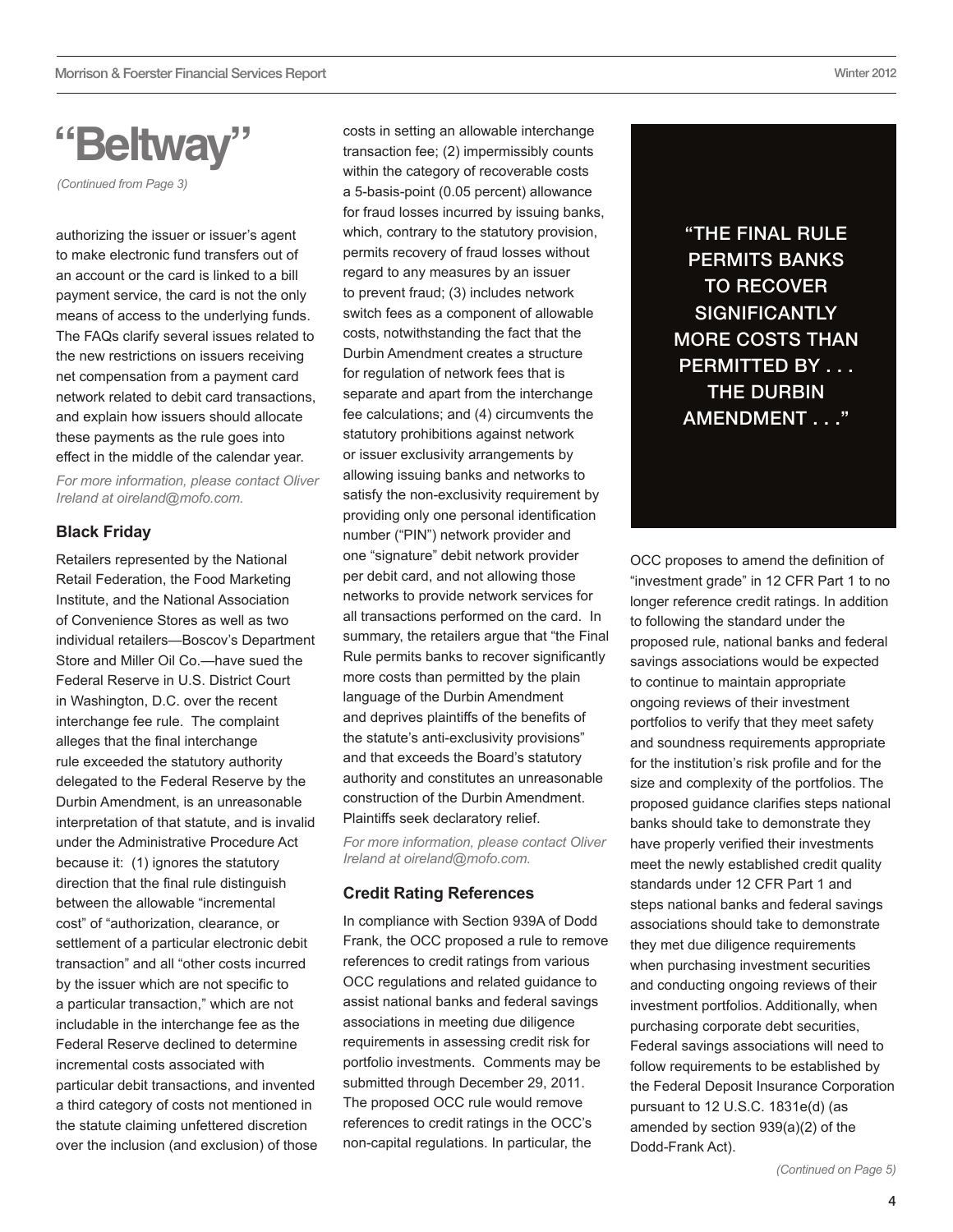<span id="page-4-0"></span>

*(Continued from Page 4)* 

*For more information, please contact Oliver Ireland at oireland@mofo.com.*

#### **Be Nice to Each Other**

The Government Accountability Office (the "GAO") issued a study finding that financial regulators do not have formal protocols in place for interagency cooperation on Dodd-Frank rulemaking. The GAO recommended four ways to improve the effectiveness of collaboration: ensuring that the specific practices in the Office of Management and Budget's regulatory analysis guidance are better incorporated into rulemaking policies; the Financial Stability Oversight Council ("FSOC") needs to work with the banking agencies to establish formal coordination policies clarifying when coordination should occur, the process used to solicit and address comments, and the role FSOC should play in facilitating this coordination; banking agencies should develop plans for measuring the impact of Dodd-Frank Act regulations; and the FSOC should direct the Office of Financial Research to work with regulators to identify and collect data necessary to analyze the impact of the Dodd-Frank Act regulations on the stability, efficiency and competitiveness of US financial markets.

*For more information, please contact Oliver Ireland at oireland@mofo.com.*

## **Bureau Report**

### **CFPB Releases Prototypes for Closing Mortgage Disclosures**

In its latest round to streamline TILA and RESPA disclosures, the CFPB unveiled two different prototypes of the final disclosure form intended to combine the Truth in Lending Disclosure and the

HUD-1. Previous rounds had focused on two different proposals for the initial disclosure form to integrate the Good Faith Estimate and Truth in Lending Disclosure. In this round, the CFPB says it boiled down ten pages of content to five or six. Testing of the final disclosure prototypes will follow the same pattern for the initial disclosure forms and will involve consumer interviews and input requested on the website. The agency will then revise these forms and request additional input in the next round.

*For more information, please contact Joe Gabai at [jgabai@mofo.com](mailto:jgabai@mofo.com).* 

#### **Complaining, 24/7**

The CFPB has been collecting consumer complaints (in 191 languages) concerning credit cards for over three months, and in late November it released its first report. Many in the industry are concerned that the complaint registry will become a Petri dish for nascent class actions. We can't rule that out, but so far, it's gone pretty much as anyone familiar with bank customer relations would expect: 5,000 complaints, 3,100 of those resolved with consumers disputing the outcome in only 400 cases (13%). Most of the complaints were from consumers who misunderstood their agreements or their monthly statements.

### **Warning: I am Coming After You!**

The CFPB outlined plans to provide [advance notice of potential enforcement](http://www.consumerfinance.gov/wp-content/uploads/2011/11/EarlyWarningNotice.pdf)  [actions](http://www.consumerfinance.gov/wp-content/uploads/2011/11/EarlyWarningNotice.pdf) to individuals and firms under investigation. The *Early Warning Notice* process, modeled on similar procedures successful at other agencies, allows the subject of an investigation to respond to any potential legal violations that CFPB enforcement staff believe have been committed before the Bureau ultimately decides whether to begin legal action. The process begins with the Office of Enforcement explaining to individuals or firms that evidence gathered in a CFPB investigation

indicates they have violated consumer financial protection laws. Recipients of an *Early Warning Notice* are then invited to submit a response in writing, within 14 days, including any relevant legal or policy arguments and facts. Enforcement staff will have the ability to bypass providing a notice when prompt action is deemed necessary. Factual assertions included in any written response must be made under oath by someone with personal knowledge of such facts, and responses will be discoverable by third parties. The CFPB will decide whether to proceed with an enforcement action following its review of the written response. In July 2011, the CFPB's Office of Enforcement made public its rules regarding the initiation and execution of enforcement investigations. More information about the *Early Warning Notice* can be found at: [www.consumerfinance.gov/wp-content/](http://www.consumerfinance.gov/wp-content/uploads/2011/11/EarlyWarningNotice.pdf) [uploads/2011/11/EarlyWarningNotice.pdf.](http://www.consumerfinance.gov/wp-content/uploads/2011/11/EarlyWarningNotice.pdf)

*For more information, please contact Oliver Ireland at oireland@mofo.com.*

### **A Little Pruning**

The CFPB announced that it will ask the public to comment on which regulations it inherited from the other agencies should be updated, modified, or eliminated because they're outdated, unduly burdensome or unnecessary. There will be a 90-day comment period on the notice.

### **Student Loans: More Information Needed**

The CFPB published a *Notice and Request for Information* seeking to collect data from students, schools, industry and other stakeholders in the private student loan market on a series of issues from origination to servicing to collection. The CFPB is interested in a complete picture of private student lending, so it is seeking a broad swath of information, including information available to shop for private student loans; the role of schools in the marketplace; underwriting criteria;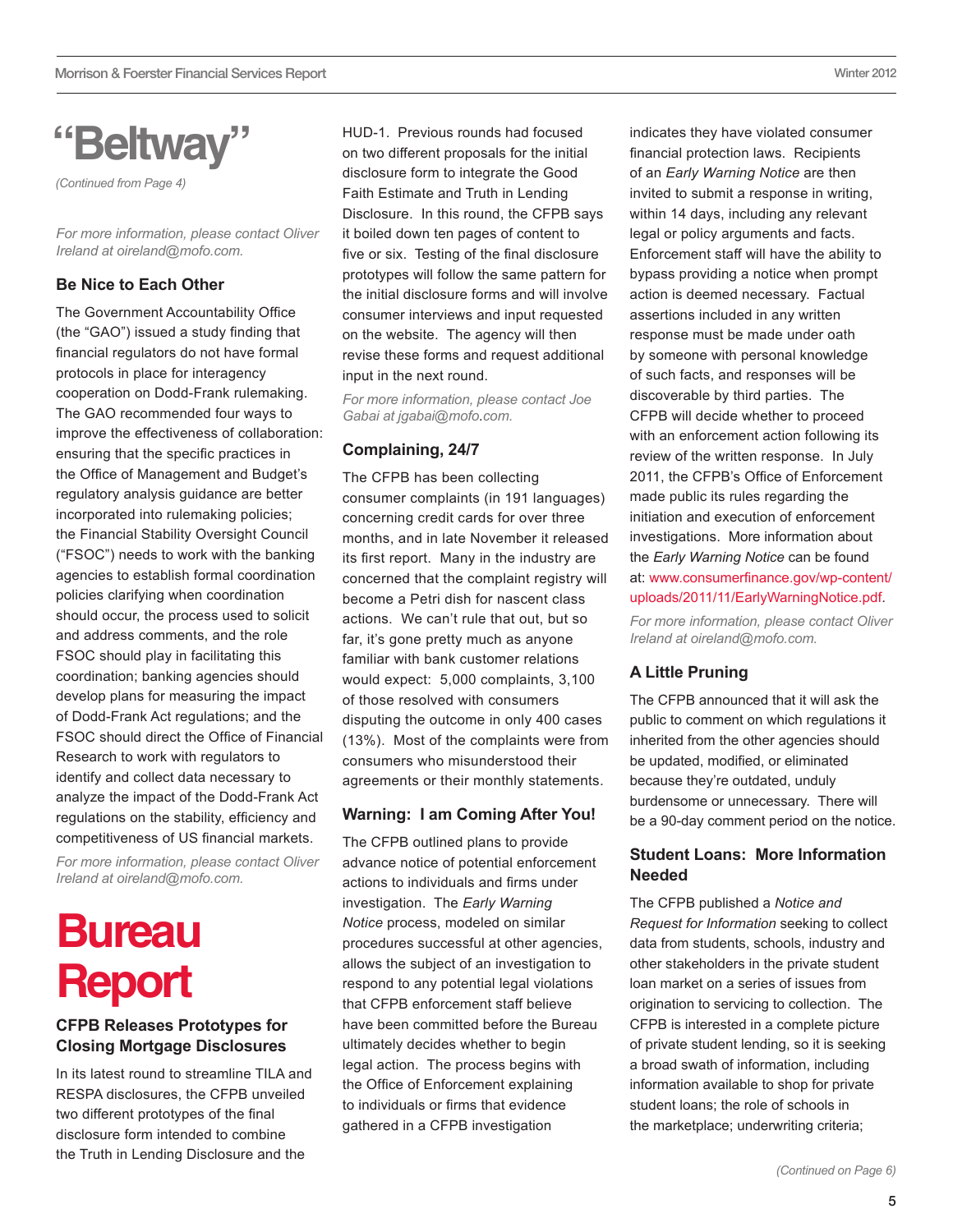## <span id="page-5-0"></span>**"Bureau"**

*(Continued from Page 5)* 

repayment terms and behavior; impact on choice of field of study and career choice; servicing and loan modification; financial education, and default avoidance. The CFPB will use the collected input to assist with preparation of a report to Congress on private student lending, required by Dodd-Frank to be produced by July 21, 2012. The CFPB will also use the information it gathers to prioritize its own regulatory and education work. The public has 60 days to submit comments after the notice has been submitted to the Federal Register.

*For more information, please contact Obrea Poindexter at [opoindexter@mofo.com](mailto:opoindexter@mofo.com).*

## **Operations Report**

**Who's Da Boss?**

The banking agencies have issued a policy statement explaining how the total assets of an insured bank, thrift, or credit union will be measured for purposes of determining supervisory and enforcement responsibilities under Dodd-Frank. Under section 1025 of Dodd-Frank, the Consumer Financial Protection Bureau ("CFPB") has exclusive authority to examine for compliance with federal consumer financial laws and primary authority to enforce those laws for institutions with total assets of more than \$10 billion, and their affiliates. Section 1026 confirms that the four prudential regulators—the Federal Reserve, the FDIC, the NCUA, and the OCC—will retain supervisory and enforcement authority for other institutions. The statement explains that a common measure of the asset size of an insured depository institution is the total assets

reported in the quarterly Reports of Condition and Income ("Call Reports"), which financial institutions are required to file, and the need to establish a schedule for determining the size of an institution that avoids unwarranted uncertainty or volatility regarding the identity of an institution's primary supervisor for federal consumer financial laws.

For this purpose, the agencies are adapting criteria used for deposit insurance assessment purposes. Accordingly, after an initial asset size determination based on June 30, 2011 data, an institution will generally not be reclassified unless four consecutive quarterly reports indicate that a change in supervisor is warranted. For the reasons that the CFPB should be governed by a commission, see Roland Brandel's article in the American Banker, *History Shows Why CFPB Needs a Commission,*  [http://www.americanbanker.com/](http://www.americanbanker.com/bankthink/federal-trade-commission-consumer-financial-protection-bureau-director-1043312-1.html ) [bankthink/federal-trade-commission](http://www.americanbanker.com/bankthink/federal-trade-commission-consumer-financial-protection-bureau-director-1043312-1.html )[consumer-financial-protection-bureau](http://www.americanbanker.com/bankthink/federal-trade-commission-consumer-financial-protection-bureau-director-1043312-1.html )[director-1043312-1.html.](http://www.americanbanker.com/bankthink/federal-trade-commission-consumer-financial-protection-bureau-director-1043312-1.html )

*For more information, please contact Andrew M. Smith at [andrewsmith@mofo.com.](file:///Users/EAT5/Desktop/JavaScript:SendMail()*

### **Final Rule Amending Reg. D – Reserve Requirements for Depository Institutions**

The Federal Reserve announced the annual indexing of the reserve requirement exemption amount and the low reserve tranche for 2012, amounts used in the calculation of reserve requirements for depository institutions. The Federal Reserve also announced the annual indexing of nonexempt deposit cutoff levels and the reduced reporting limit used to determine deposit reporting panels effective in 2012. All depository institutions must hold a percentage of certain types of deposits as reserves in the form of vault cash, as a deposit in a Federal Reserve Bank or as a deposit in a pass-through account at a correspondent institution. Reserve requirements are assessed on the depository institution's net transaction

All depository **INSTITUTIONS** must hold a percentage of certain types of deposits as reserves in the form of vault cash.

accounts (mostly checking accounts). Depository institutions must also regularly submit deposit reports of their deposits and other reservable liabilities. For net transaction accounts in 2012, the first \$11.5 million, up from \$10.7 million in 2011, will be exempt from reserve requirements. A 3% reserve ratio will be assessed on net transaction accounts over \$11.5 million up to and including \$71.0 million, up from \$58.8 million in 2011. A 10% reserve ratio will be assessed on net transaction accounts in excess of \$71.0 million. These annual adjustments, known as the low reserve tranche adjustment and the reserve requirement exemption amount adjustment, are based on growth in net transaction accounts and total reservable liabilities, respectively, at all depository institutions between June 30, 2010 and June 30, 2011.

*For more information, please contact Obrea Poindexter at opoindexter@mofo.com.*

### **Final Rules on Living Wills: Prepare for Your Own Demise**

The Federal Reserve announced the approval of a final rule to implement the Dodd-Frank resolution plan requirement set forth in Section 165(d) (the "Final

*(Continued on Page 7)*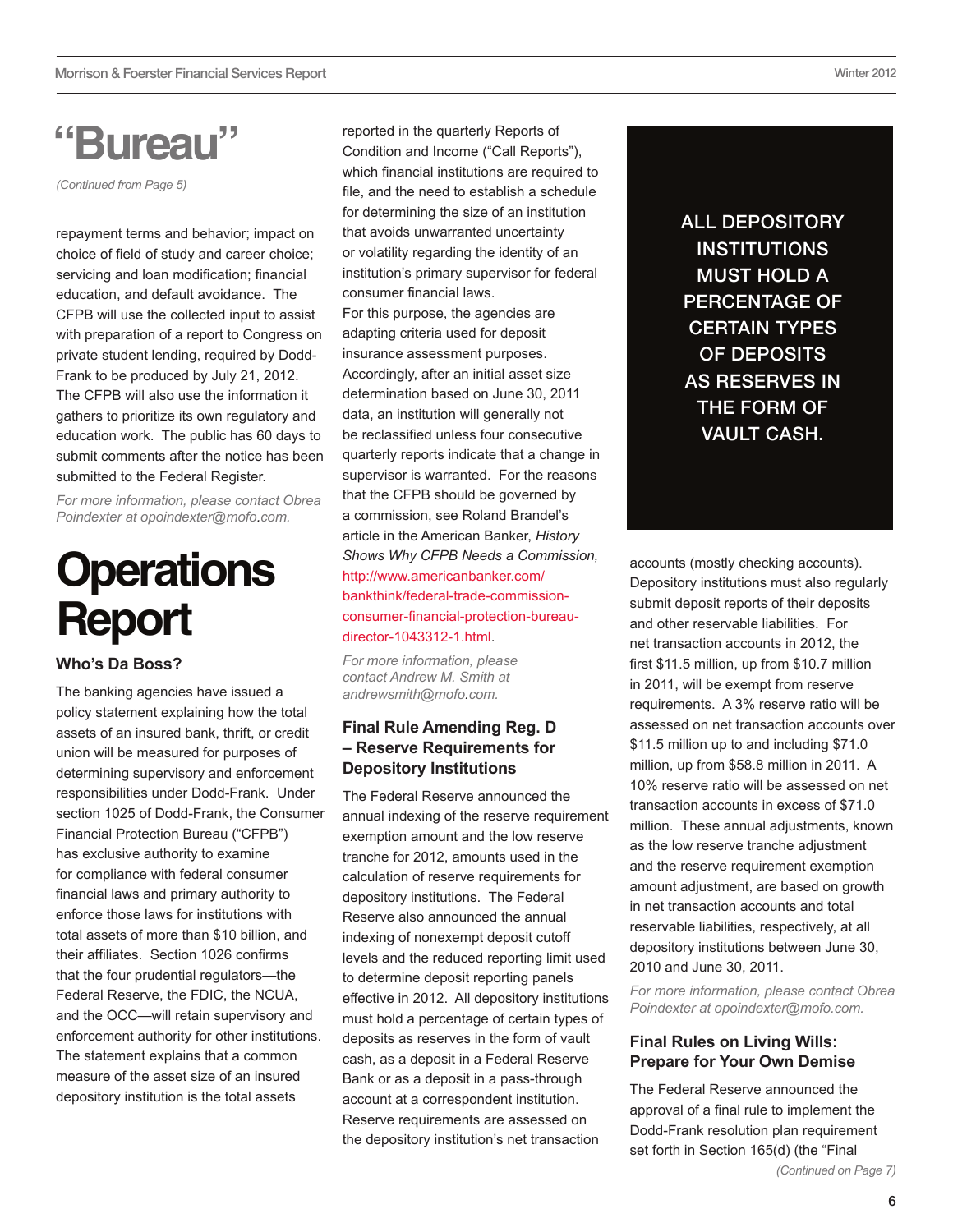## **"Operations"**

*(Continued from Page 6)* 

Rule"). The Final Rule requires bank holding companies with assets of \$50 billion or more and nonbank financial firms designated by the Financial Stability Oversight Council to annually submit resolution plans to the Federal Reserve and the FDIC. The plan must describe the company's strategy for rapid and orderly resolution in bankruptcy during times of financial distress, and include a strategic analysis of its components, a description of the range of specific actions the company proposes to take in resolution, and a description of the company's organizational structure, material entities, interconnections and interdependencies, and management information systems. Companies will submit their initial resolution plans on a staggered basis: (1) July 1, 2012 for companies with \$250 billion or more in non bank assets; (2) July 1, 2013 for companies with total non bank assets with \$100 billion or more, but less than \$250 billion; and (3) December 31, 2013 for companies with less than \$100 billion in total non bank assets. The Final Rule took effect on November 30, 2011, and was developed jointly with the FDIC, which issued its final rule in September 2011.

For a detailed discussion of the FDIC's living will rule, please review our client alert available at: [http://www.mofo.com/files/](http://www.mofo.com/files/Uploads/Images/110916-Living-Wills-Final-Rules.pdf ) [Uploads/Images/110916-Living-Wills-Final-](http://www.mofo.com/files/Uploads/Images/110916-Living-Wills-Final-Rules.pdf )[Rules.pdf.](http://www.mofo.com/files/Uploads/Images/110916-Living-Wills-Final-Rules.pdf )

For a comprehensive understanding of the Final Rule and related plan considerations, please review our Living Wills User Guide available at: [http://www.mofo.com/files/](http://www.mofo.com/files/Uploads/Images/110905-Living-Wills.pdf) [Uploads/Images/110905-Living-Wills.pdf.](http://www.mofo.com/files/Uploads/Images/110905-Living-Wills.pdf)

*For more information, please contact Dwight Smith at [dsmith@mofo.com](mailto:dsmith@mofo.com) or Alexandra Barrage at [abarrage@mofo.com](mailto:abarrage@mofo.com).*

## **Conflict of Interest Rules**

On September 19, 2011, the SEC released a proposed rule ("Proposed Rule 127B")

implementing the conflicts of interest provisions of section 621 of Dodd-Frank which added a new section 27B to the Securities Act of 1933, as amended (the "Securities Act"). Proposed Rule 127B was released on September 19, 2011, for a 90-day comment period, which will end on December 19, 2011. Proposed Rule 127B would generally prohibit certain persons involved in the structuring, creation, and distribution of an assetbacked security ("ABS") from engaging in transactions within one year after the date of the first closing of the sale of such ABS that would involve or result in a material conflict of interest with respect to any investor in such ABS. Because of the sweeping nature of new section 27B of the Securities Act, several industry participants and trade groups submitted in-depth pre-rulemaking comments and expressed concern that section 27B, as drafted, was broad enough to prohibit a vast range of legitimate and necessary securitization-related transaction types, such as providing credit enhancement. liquidity facilities, and warehouse lending, and exercising control rights under a securitization. Therefore, Proposed Rule 127B simply repeats the text of new section 27B of the Securities Act more or less verbatim. In the release accompanying Proposed Rule 127B, the SEC directly engaged pre-rulemaking comments, and set forth a proposed framework for identifying and dealing with conflicts of interest. The SEC indicated that application of the proposed framework would not operate to prohibit inherent securitization activities, such as providing financing to a securitization participant, conducting servicing activities, collateral management activities, and underwriting activities, employing a credit rating agency, receiving payments for performing a role in the securitization, exercising remedies in the event of a default, and contractual rights to remove servicers or appoint special servicers, providing credit enhancement through a letter of credit, and structuring the right to receive

The Final Rule requires bank holding companies WITH ASSETS OF \$50 billion or more . . . to annually submit resolution plans to the Federal Reserve and the FDIC.

excess spreads or equity cashflows. The proposed framework laid out in the SEC's explanatory release accompanying Proposed Rule 127B sets forth (i) conditions to the application of the rule and (ii) regulatory exceptions to the rule. For an in-depth discussion of the rule, please review our client alert available at [http://www.mofo.com/files/Uploads/](http://www.mofo.com/files/Uploads/Images/110929-SEC-Proposes-Dodd-Frank-Conflicts-of-Interest-Rules.pdf) [Images/110929-SEC-Proposes-Dodd-](http://www.mofo.com/files/Uploads/Images/110929-SEC-Proposes-Dodd-Frank-Conflicts-of-Interest-Rules.pdf)[Frank-Conflicts-of-Interest-Rules.pdf](http://www.mofo.com/files/Uploads/Images/110929-SEC-Proposes-Dodd-Frank-Conflicts-of-Interest-Rules.pdf).

*For more information, please contact Jerry Marlatt at [jmarlatt@mofo.com,](mailto:jmarlatt@mofo.com) Kenneth Kohler at [kkohler@mofo.com](mailto:kkohler@mofo.com), Anna Pinedo at [apinedo@mofo.com](mailto:apinedo@mofo.com), and Chrys A. Carey at [ccarey@mofo.com.](mailto:ccarey@mofo.com)* 

## **Standing Out in the Crowd**

Pursuant to Section 113 of Dodd-Frank aimed at avoiding a repeat of the Lehman Brothers collapse in September 2008, the Federal Stability Oversight Council ("FSOC") issued a [proposed](http://www.gpo.gov/fdsys/pkg/FR-2011-10-18/pdf/2011-26783.pdf)  [rule](http://www.gpo.gov/fdsys/pkg/FR-2011-10-18/pdf/2011-26783.pdf) establishing a three-stage analysis for identifying non bank systemically important financial institutions. The FSOC is statutorily empowered to require a non bank financial company to be supervised by the FRB if it determines that material financial distress at the company or the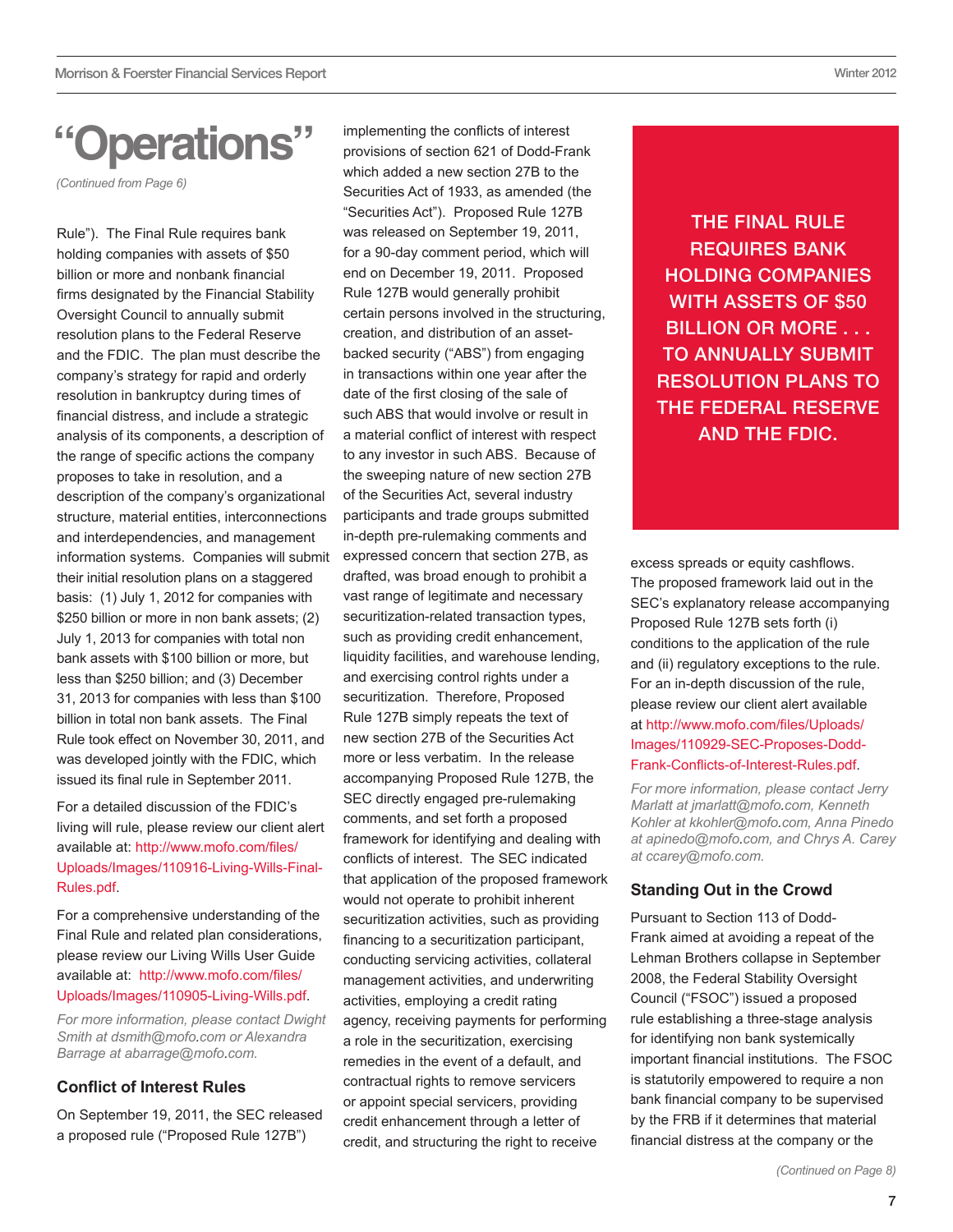## <span id="page-7-0"></span>**"Operations"**

*(Continued from Page 7)* 

nature, scope, size, scale, concentration, interconnectedness, or mix of the activities of the company could pose a threat to the financial stability of the United States. The three-stage screening involves: (1) specific quantitative thresholds consisting of an asset test marker of \$50 billion in global assets for U.S. firms or \$50 billion in U.S. assets for foreign entities and one of several other quantitative thresholds: (a) \$30 billion or more in gross notional credit default swaps, (b) \$3.5 billion of derivative liabilities, (c) \$20 billion of outstanding loans taken or bonds issued, or (d) a minimum 15 to 1 assets-to-equity leverage ratio; (2) a second stage consisting of a deeper analysis involving qualitative factors, such as consultations with primary regulators; and (3) a third stage involving a decision by the FSOC whether to designate the firm as a non bank systemically important financial institution. Designated firms could request a hearing and try to convince the FSOC to modify its decision. Comments on the proposal are due by December 19, 2011. *For more information, please contact Obrea* 

*Poindexter at opoindexter@mofo.com.*

### **Basel Surcharge**

The Basel Committee on Banking Supervision (the "Basel Committee") issued a [release](http://www.bis.org/press/p110928.htm) reaffirming its proposal to impose a capital surcharge on banks deemed to be "too big to fail." The surcharge would consist of a 1% to 2.5% additional charge for 28 unnamed banks with the charge varying with the bank's perceived systemic importance. The Basel Committee also proposes to discourage "too big to fail" banks from expanding further by means of the imposition of a 3.5% capital charge on expanding banks that, as a result of such expansion, would become even more systemically important. *For more information, please contact Obrea* 

*Poindexter at opoindexter@mofo.com.*

### **Counterparty Credit Risk Rules**

The Basel Committee on Banking Supervision issued revised draft rules under the Basel III framework specifiying capital reserve requirements for banks' exposures to central counterparties. The changes have to do with the scope of the Revised Rules, the capitalization of trade exposures, the capitalization of default fund exposures, and indirect access-related issues. The rules did not modify the risk weight for trade exposures. Comments were due by November 25, a final proposal will be issued by the end of the year, and implementation will occur by January 2013. The committee issued a list of FAQs on the counterparty credit risk sections of the Basel III rules providing guidance on default counterparty credit risk charge, credit valuation adjustment risk capital charge and asset value correlations.

*For more information, please contact Oliver Ireland at oireland@mofo.com.*

## **Some Reprieve: SLHC Reporting**

The Federal Reserve proposed a twoyear phase-in period for most savings and loan holding companies ("SLHCs") to file Federal Reserve regulatory reports and an exemption for some SLHCs from initially filing Federal Reserve regulatory reports. Under Dodd-Frank, supervisory and rulemaking authority for SLHCs and their nondepository subsidiaries transferred from the Office of Thrift Supervision ("OTS") to the Federal Reserve on July 21, 2011. On February 3, 2011, the Federal Reserve sought comment on its notice of intent to require SLHCs to submit the same reports as bank holding companies, beginning with the March 31, 2012, reporting period. After consideration of the comments received on the notice of intent, the Federal Reserve Board proposes to exempt a limited number of SLHCs from initial regulatory reporting using the Federal Reserve's existing regulatory reports and a two-year phase-in period for regulatory reporting for all other

SLHCs. Exempt SLHCs would continue to submit Schedule HC, which is currently a part of the Thrift Financial Report, and the OTS H-(b)11 Annual / Current Report. Comments on the proposal were due on November 1, 2011.

*For more information, please contact Obrea Poindexter at opoindexter@mofo.com.*

## **Privacy Report**

## **Privacy is Hot Again**

Congress continues to consider the litany of federal privacy and data security bills that have been introduced this session. Although the privacy debate and the issue of data security have seemed to receive significant scrutiny, it is not clear whether any bill is actually capable of passing. The bills tend to fall into one or more of four categories: (1) traditional privacy bills providing consumers with control over how information about them is collected, used, stored, and disclosed, such as the omnibus privacy bill introduced by Senators Kerry (D-MA) and McCain (R-AZ); (2) bills focusing on mobile privacy issues related to the collection and sharing of geolocation data such as companion bills introduced by Senators Wyden (D-OR) and Representative Chaffetz (R-UT) prohibiting the collection and sharing of geolocation data without express consent; (3) bills focusing on creating federal data security and security breach notification standards such as several bills reintroduced from prior sessions, including a bill introduced by Representative Rush (D-IL) directing the Federal Trade Commission ("FTC") to issue regulations requiring businesses to implement information security policies and procedures; and (4) bills focusing on cybersecurity and the protection of the country's communications and information networks from cyberattacks, such as a bill introduced by Senator Lieberman (D-CT) providing for the establishment of risk-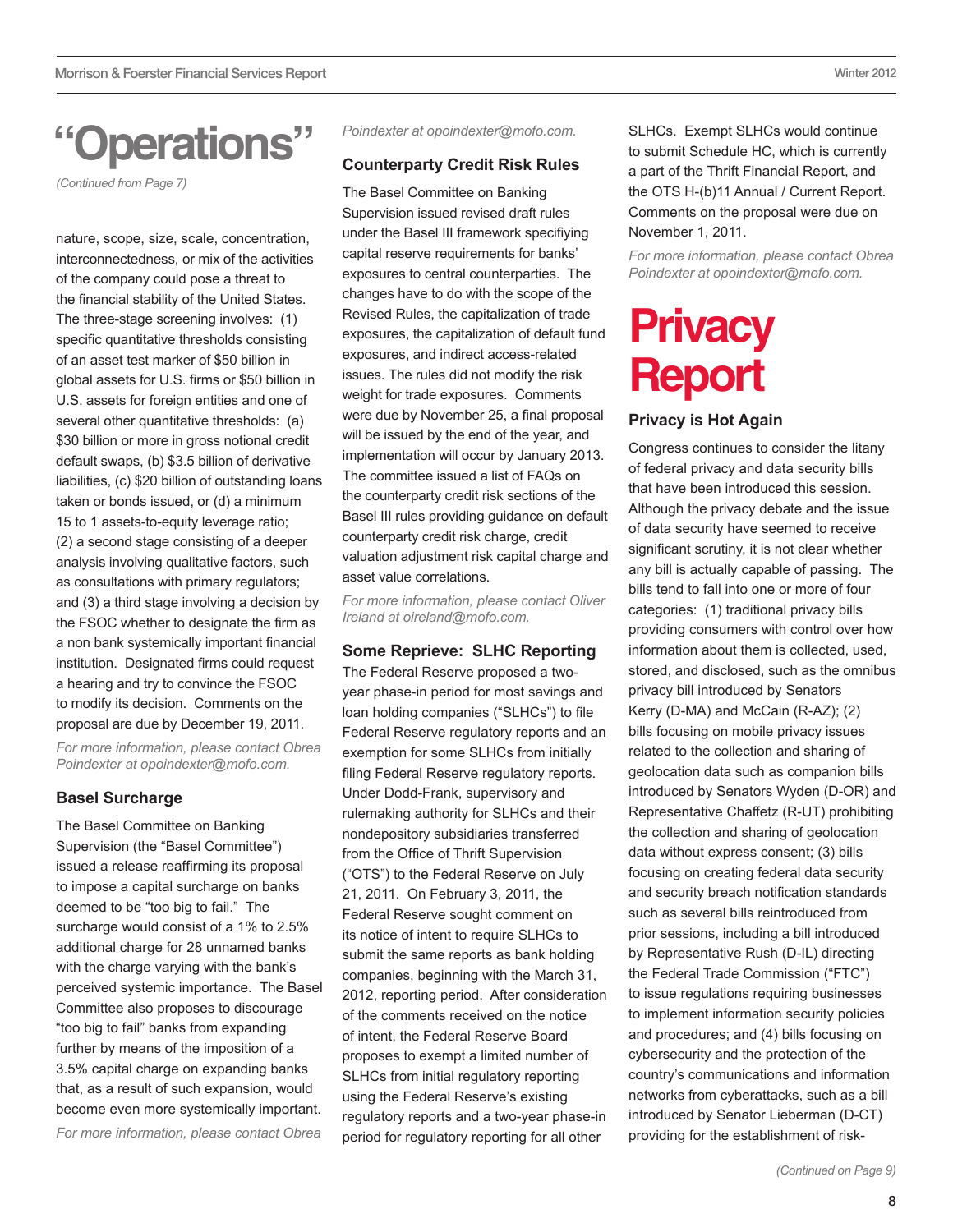## **"Privacy"**

*(Continued from Page 8)* 

based security performance requirements to secure covered critical infrastructure against cyber risks.

*For more information, please contact Nathan Taylor at ndtaylor@mofo.com.*

### **FTC Proposes Amendments to COPPA Rule**

On September 15, 2011, the FTC released its long-awaited proposed amendments to its rule implementing the Children's Online Privacy Protection Act ("COPPA Rule"). While the FTC normally reviews its trade regulation rules about every 10 years, it accelerated its review of the COPPA Rule—which it last reviewed in 2005—in light of the perceived children's privacy concerns associated with rapid technological changes, including explosive growth in children's use of mobile devices and the proliferation of social networking and interactive gaming. The FTC's proposal would modify the COPPA Rule in three key areas: (1) greatly expand the definition of "personal information" and therefore the scope of the COPPA Rule, including to the use of cookies for purposes other than support for the internal operations of the site or service; (2) alter the parental notice provisions and eliminate one commonly used consent mechanism (the so-called "email plus" consent when an operator uses a child's information only internally); and (3) impose new data security requirements, including pass-through obligations to service providers and limits on data retention. The deadline for submitting comments was recently extended to December 23, 2011.

*For more information, please contact Reed Freeman, at rfreeman@mofo.com, or Julie O'Neill at joneill@mofo.com.*

## **Right to Financial Privacy Act Litigation**

The Right to Financial Privacy Act ("RFPA") has been the subject of recent bank class action litigation. Under the RFPA, a financial institution is prohibited from giving the government access to financial records of a customer except under the specific provisions of the Act. One recent class action involves claims related to the offshore outsourcing of customer service call center and data center services and the related movement

> Under the RFPA, a financial **INSTITUTION** is prohibited from giving the **GOVERNMENT** access to financial records of a customer except under the specific provisions of THE ACT.

of customer information outside of the U.S. Plaintiffs have alleged that defendant banks violated the RFPA by providing the U.S. government with access to financial records when such financial records are transmitted to locations where the U.S. government is unconstrained by U.S. law. The plaintiffs have also brought claims or separate actions under state law based on allegations that routing calls to offshore call centers violates a customer's constitutional and statutory rights to be protected against U.S. government interception and, therefore, misrepresents, among other things, the characteristics

and standards of the services that the defendant banks provide to its customers. Plaintiffs have brought these claims against Bank of America and American Express, and we expect additional cases to be filed against other banks.

*For more information, please contact Michael Miller at mbmiller@mofo.com, Nathan Taylor at ndtaylor@mofo.com, or Jessica Kaufman at jkaufman@mofo.com.*

## **Senators Call for Final FTC and Commerce Privacy Reports**

On November 8, 2011,Senators Kerry (D-MA) and McCain (R-AZ) called on the FTC and the Department of Commerce to finalize their much anticipated reports on consumer privacy. In December 2010, both the FTC and Commerce separately had prepared draft reports regarding new consumer privacy "frameworks" for the U.S. The Senators indicated that they had relied heavily on these draft reports in developing their omnibus privacy bill (S. 799).

*For more information, please contact Nathan Taylor at ndtaylor@mofo.com.*

## **Online Privacy "Bill of Rights"**

On November 14, 2011, an Obama Administration adviser indicated that the Administration would soon release an online privacy "bill of rights." Reportedly, the online privacy bill of rights would be based on self-imposed industry rules that would be enforced by the FTC. Specifically, based on the belief that the traditional rulemaking process lacks "agility," the Administration's proposal would reportedly include broad, high-level statements of principle, relying on the private sector to develop and implement codes of conduct that would be enforced by the FTC.

*For more information, please contact Nathan Taylor at [ndtaylor@mofo.com.](mailto:ndtaylor@mofo.com)*

## **Pump Privacy**

On October 9, 2011,California Governor Brown signed into law an amendment (A.B. 1219) to the state's Song-Beverly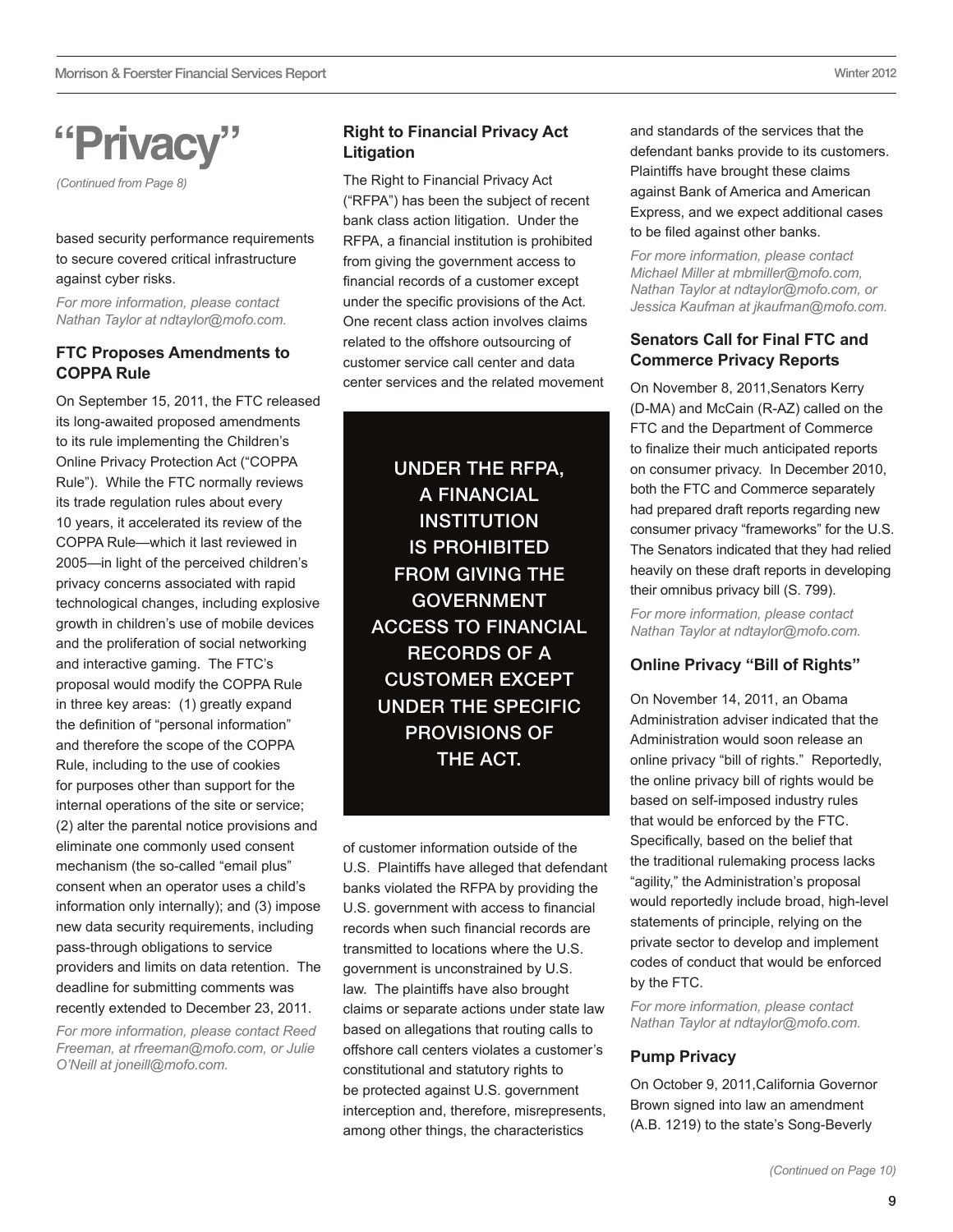## **"Privacy"**

*(Continued from Page 9)* 

Credit Card Act to create a limited exception for retail gas stations. The Act prohibits businesses from requesting that cardholders provide "personal identification information" during credit card transactions and then recording that information. In February 2011, the California Supreme Court held in *Pineda v. Williams-Sonoma Stores, Inc.* that a retailer who requests and records a customer's ZIP code during a credit card transaction violates the Act. A.B. 1219 provides an exception to the Act for credit card sales transactions at a "retail motor fuel dispenser" or "retail motor fuel payment island automated cashier" when the ZIP code information is used "solely for prevention of fraud, theft, or identity theft." Despite being classified as an urgency statute necessary to "prevent potential disruption of gasoline station services throughout the state," the amendment does little more than officially sanction a relatively unchallenged practice. Indeed, the post-*Pineda* litigation climate corroborates this observation—only one lawsuit has been filed after *Pineda* against retail gas stations, as compared to the over 200 lawsuits filed against brick and mortar businesses and online retailers.

*For more information, please contact Nathan Taylor at ndtaylor@mofo.com.*

## **California Restricts Credit Reports for Employment**

On October 9, 2011, the California Governor signed into law a bill (A.B. 22) limiting the circumstances under which an employer may use consumer reports in connection with hiring and employment decisions in California. Specifically, effective January 1, 2012, A.B. 22 will prohibit employers and prospective employers from using a consumer report for employment purposes, unless the

position of the person for whom the report is sought meets certain criteria, including, for example: (1) a "managerial" position or (2) a position involving "regular access" to the Social Security number, bank or credit card account information, or the date of birth of any person. Nonetheless, financial institutions subject to the Gramm-Leach-Bliley Act are exempt from A.B. 22. Former California Governor Schwarzenegger had vetoed legislation similar to A.B. 22 in 2008, 2009, and

**EFFECTIVE** January 1, 2012, A.B. 22 WILL PROHIBIT employers and **PROSPECTIVE** employers from using a consumer report for **EMPLOYMENT** purposes.

2010. Now, however, California joins Connecticut, Illinois, Hawaii, Maryland, Oregon, and Washington, all of which restrict the use of consumer reports for employment purposes.

*For more information, please contact Christine Lyon at clyon@mofo.com.*

### **SEC Guidance on Cybersecurity-Related Disclosure Obligations**

On October 13, 2011, the SEC issued guidance relating to the obligations of public companies to make disclosures to their shareholders regarding cybersecurity. The SEC stated its belief that this guidance does not create new public

disclosure requirements, but clarifies the SEC's long-standing requirement that public companies disclose "material" events to their shareholders. The SEC guidance indicates that a cyberattack or a cybersecurity vulnerability can impact the operations of a public company and, as a result, may warrant disclosure. Nonetheless, the guidance indicates that, while companies should provide disclosures tailored to the particular circumstances and avoid "boilerplate" language, the guidance does not require disclosure that, itself, would compromise a company's cybersecurity. Instead, companies "should provide sufficient disclosure to allow investors to appreciate the nature of the risks faced by the particular registrant in a manner that would not have that consequence."

*For more information, please contact Nathan Taylor at ndtaylor@mofo.com.*

## **California is Finally Able to Amend Breach Law**

On August 31, 2011, California Governor Brown signed into law S.B. 24 amending the state's security breach notification law. The bill, effective January 1, 2012, amends the existing breach notification law to require that consumer notices include specific content, including, for example, a description of the breach incident and a list of the type of personal information compromised. In addition, S.B. 24 will require notice to the California Attorney General regarding any incident where notice will be provided to more than 500 California residents. Before the passage of SB 24, the bill's sponsor, Senator Simitian, had introduced similar legislation in 2008, 2009, and 2010. Each time, the legislature approved the measure, but former Governor Arnold Schwarzenegger vetoed it.

*For more information, please contact Nathan Taylor at ndtaylor@mofo.com.*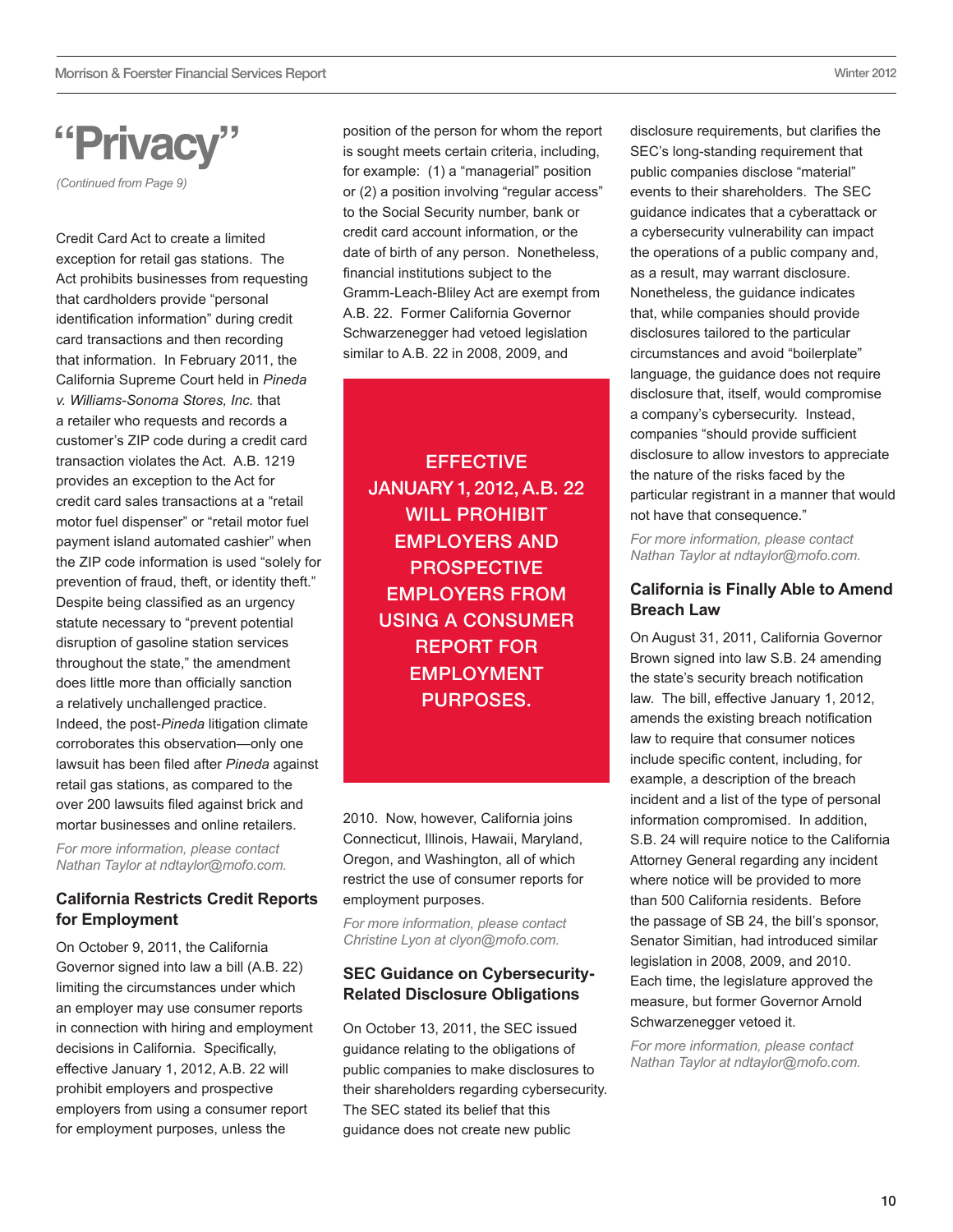<span id="page-10-0"></span>**"Privacy"**

*(Continued from Page 10)* 

### **Hannaford Breach Litigation Back in Business**

In 2008, the supermarket chain Hannaford Bros. Co. announced that information relating to more than 4 million credit and debit card accounts had been intercepted while the information was being transmitted to the company's central computer systems. Ultimately, more than 25 class action complaints were filed against Hannaford, with most being consolidated and transferred to a district court in Maine. In May 2009, the Maine district court dismissed most of the class action claims based on a variety of theories, including that there was no breach of implied warranty, no breach of a confidential relationship or failure to advise customers of a data breach. In October of 2009, the district court stayed its dismissal order so it could ask the Maine Supreme Judicial Court to address whether, under Maine law, "time and effort spent mitigating or averting harm . . . is alone sufficient to recover damages." In September 2010, the Maine Supreme Judicial Court ruled that, under Maine law, negligence claims do not provide a basis to "compensate individuals for the typical annoyances or inconveniences that are part of everyday life," such as expending time and effort to mitigate against risks related to the Hannaford breach. On October 20, 2011, however, the First Circuit reversed the trial court's dismissal of the plaintiffs' negligence and breach of implied contract claims with respect to costs incurred by the plaintiffs in purchasing identity theft insurance and paying replacement card fees. The First Circuit held that the plaintiffs' reasonably foreseeable mitigation costs "constitute a cognizable harm under Maine law" sufficient to support negligence and breach of implied contract claims. In this regard, the court indicated that, unlike other cases

involving a fear of potential identity theft without a showing of actual damages, the Hannaford breach involved instances of unauthorized use of financial information.

*For more information, please contact Nathan Taylor at ndtaylor@mofo.com.*

### **Connecticut Data Security Task Force**

On September 14, the Connecticut Attorney General announced the creation of a Privacy Task Force. The Task Force will be responsible for the Attorney General's investigation of security breaches. In addition, the Task Force will attempt to educate the public and businesses about their responsibilities, including the protection of sensitive data and prompt notification of affected individuals when breaches occur.

*For more information, please contact Nathan Taylor at ndtaylor@mofo.com.*

## **Arbitration Report**

Since our last update, *Concepcion* continues to dominate the world of arbitration. Although the majority of courts have enforced class action waivers, a handful have narrowed the scope of *Concepcion*'s broad mandate upholding those waivers. Not surprisingly, the bulk of those decisions have emanated from California—where the pre-*Concepcion* hostility to class action waivers was born. Read on.

## **California Courts Declare Independence from Concepcion**

In *Sanchez v. Valencia Holding Co.*, 2011 Cal. App. LEXIS 1467 (Nov. 23, 2011), a California appellate court upheld a lower court order denying a motion to compel arbitration in a putative class action that alleged violations of various California consumer protection statutes. Although the trial court had denied the dealer's

motion on the grounds that the class action waiver was unenforceable because it violated a statutory right to bring a class action under at least one of those statutes, the appellate court instead affirmed on the ground that the arbitration agreement itself was unconscionable: "We do not address whether the class action waiver is unenforceable. Rather, we conclude the arbitration provision as a whole is unconscionable." *Id.* at \*17. The court held that *Concepcion* "does not preclude" application of unconscionability principles to determine whether an arbitration provision as a whole is unconscionable because *Concepcion* merely struck down the *Discover Bank* rule which applied the doctrine of unconscionability to class action waivers. *Id.* at \*19-20. "With the exception of the *Discover Bank* rule, the court acknowledged in *Concepcion* that the doctrine of unconscionability remains a basis for invalidating arbitration provisions. . . . Thus, *Concepcion* is inapplicable where, as here, we are not addressing the enforceability of a class action waiver or a judicially imposed procedure that is inconsistent with the arbitration provision and the purposes of the Federal Arbitration Act (FAA) (9 U.S.C. §§ 1–16)." *Id.* at \*21-22.

*For more information, please contact Rebekah Kaufman at rkaufman@mofo.com.*

### **Magnuson-Moss Bars Pre-Dispute Mandatory Arbitration**

The Ninth Circuit recently held that the federal Magnuson-Moss Warranty Act ("Magnuson-Moss") bars pre-dispute mandatory arbitration. *Kolev v. Porsche Cars North America*, 658 F.3d 1024 (9th Cir. 2011). The plaintiff in *Kolev* filed suit against a dealership after the car she purchased developed mechanical problems during the warranty period and the dealer refused to honor her warranty claims. The dealership then successfully moved to compel arbitration based on a mandatory arbitration provision in the sales contract. On appeal, the plaintiff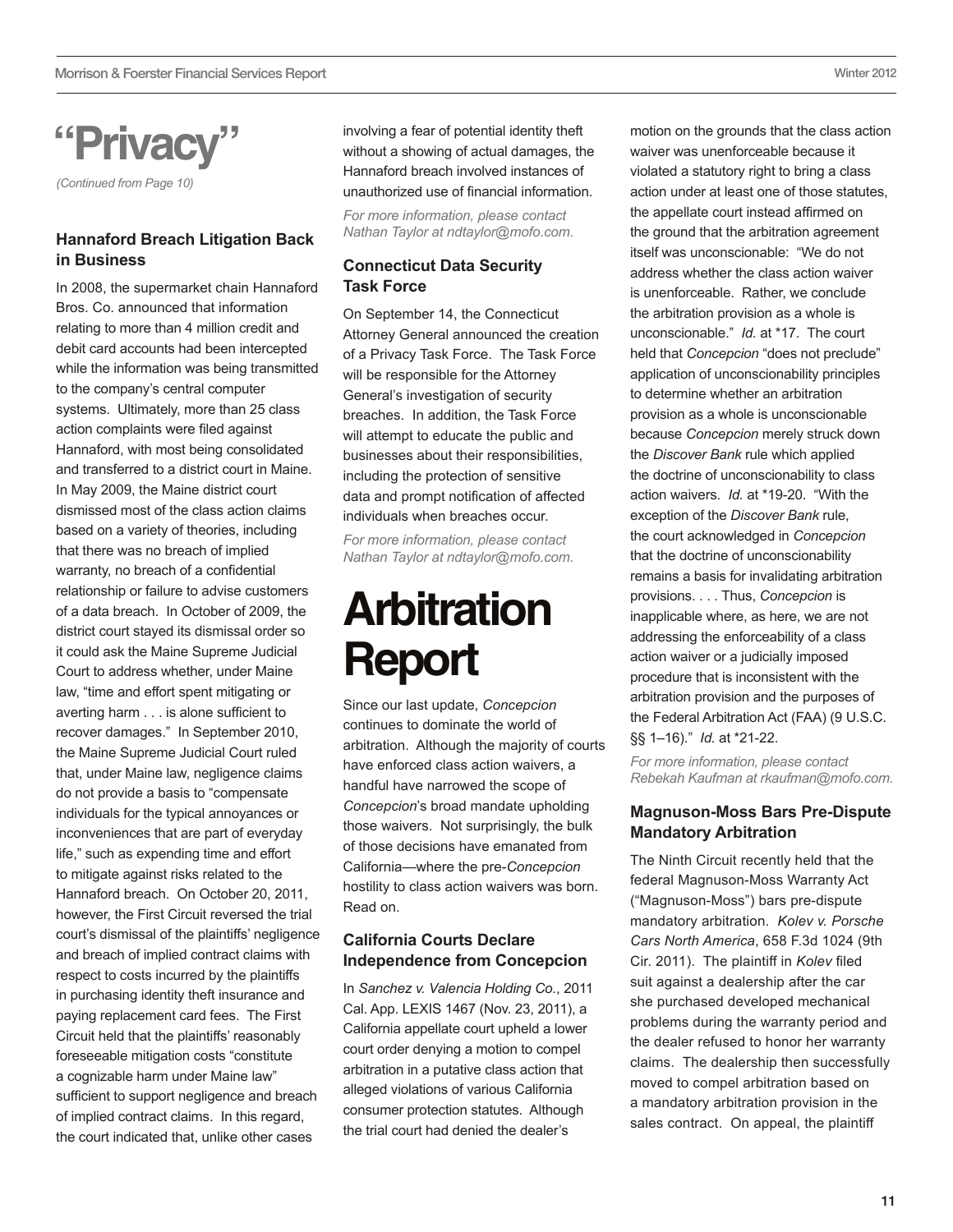## <span id="page-11-0"></span>**"Arbitration"**

*(Continued from Page 11)* 

argued that Magnuson-Moss barred the provision mandating arbitration of her warranty claims. Although Magnuson-Moss does not specifically address the validity of pre-dispute mandatory arbitration provisions, the plaintiff argued that the FTC, pursuant to its rulemaking authority under Magnuson-Moss, had issued a rule prohibiting judicial enforcement of such provisions with respect to consumer claims brought under the Act. The Ninth Circuit agreed, rejecting the argument that the FTC's rule is unreasonable in light of the Federal Arbitration Act's ("FAA") "liberal policy favoring arbitration agreements." *Id.* at \*13. "[T]he FAA's mandate to enforce arbitration agreements, '[l]ike any statutory directive, may be overridden by a contrary congressional command.'" *Id.* (quoting *Shearson/Am. Express Inc. v. McMahon*, 482 U.S. 220, 226 (1987)).

The decision creates a circuit split that may ultimately be resolved by the Supreme Court. *See Walton v. Rose Mobile Homes, LLC*, 298 F.3d 470, 278 (5th Cir. 2002) (holding that Magnuson-Moss does not overcome the FAA's presumption that courts should enforce arbitration agreements); *Davis v. Southern Energy Home, Inc.*, 305 F.3d 1268, 1280 (11th Cir. 2002) (same).The Supreme Court's decision in *CompuCredit* (see below) may also bear on this issue.

Though *Kolev* did not involve the enforceability of class action waivers in arbitration provisions, the decision will no doubt be cited by plaintiffs as barring the enforceability of class action waivers for claims under Magnuson-Moss.

*For more information, please contact Rebekah Kaufman at rkaufman@mofo.com.*

## **Wait and See Approach Doesn't Fly in California**

You might have thought it would make sense to see how the Supreme Court decided *Concepcion* before enforcing a class action waiver through a motion to compel. A California appellate court, however, recently rejected that argument, upholding an order denying a motion to compel arbitration. *Roberts v. El Cajon Motors, Inc.*, 2011 Cal. App. LEXIS 1399 (Nov. 8, 2011). The defendant car dealer waited five months to invoke arbitration, had not indicated in its answer that it would seek to arbitrate, and responded to extensive written discovery involving the class allegations in the complaint. "[B]ecause the record shows El Cajon waited months after Roberts propounded extensive written discovery (undoubtedly at great expense) to notify Roberts of its intent to arbitrate and because most, if not all, of this discovery would—under El Cajon's own analysis of *Concepcion* be useless in arbitration, we conclude there is ample evidence in the record showing El Cajon's conduct (including in responding to this discovery) was inconsistent with the intent to arbitrate and that Roberts was prejudiced by that conduct." *Id.* at 27-28.

*For more information, please contact Rebekah Kaufman at rkaufman@mofo.com.*

## **Arbitrability of Claims Under Credit Repair Organizations Act**

The Supreme Court recently heard oral argument in *CompuCredit Corp. v. Greenwood*, U.S. No. 10-948, and will decide whether claims under the Credit Repair Organizations Act ("CROA"), 15 U.S.C. § 1679 *et seq*., are subject to arbitration in light of the language in the Act providing that consumers have a "right to sue" credit repair organizations and that waivers by consumers "may not be enforced by any Federal or State court or any other person." 15 U.S.C. § 1679f(a). The case involves subprime credit cards that were allegedly marketed

as a way to improve credit scores. Before receiving their cards, consumers received an acceptance certificate that included a mandatory arbitration clause with a class action waiver. The trial court found the arbitration clause invalid under the CROA, and the Ninth Circuit affirmed, creating a circuit split. *See Gay v. CreditInform*, 511 F.3d 369 (3d Cir. 2007); *Picard v. Credit Solutions Inc.*, 564 F.3d 1249 (11th Cir. 2009). The issue the Court will decide is what language Congress must use in a statute in order to indicate that statutory claims cannot be arbitrated under the FAA.

*For more information, please contact Rebekah Kaufman at rkaufman@mofo.com.*

## **Mortgage Report**

### **MERS as a "Sham" Rebuffed by the Ninth Circuit**

The Ninth Circuit rejected a putative class action alleging lenders conspired to defraud borrowers through the Mortgage Electronic Registration System ("MERS")—a private electronic database tracking the transfer of interests in loans. *Cervantes v. Countrywide Home Loans, Inc*., 656 F.3d 1034 (9th Cir. 2011). In affirming dismissal, the Ninth Circuit held plaintiffs failed to state a claim for any underlying fraud. Their allegations missed key elements: that plaintiffs were misinformed about MERS, reliance, and injury. The Ninth Circuit also held that because the standard deeds of trust disclosed MERS's role and right to foreclose, plaintiffs had agreed to those terms and were on notice. The Ninth Circuit rejected plaintiffs' core theory that no entity could foreclose because MERS splits the deed from the note. It held that "the notes and deeds are not irreparably split: the split only renders the mortgage unenforceable if MERS or the trustee, as nominal holders of the deeds, are not agents of the lenders."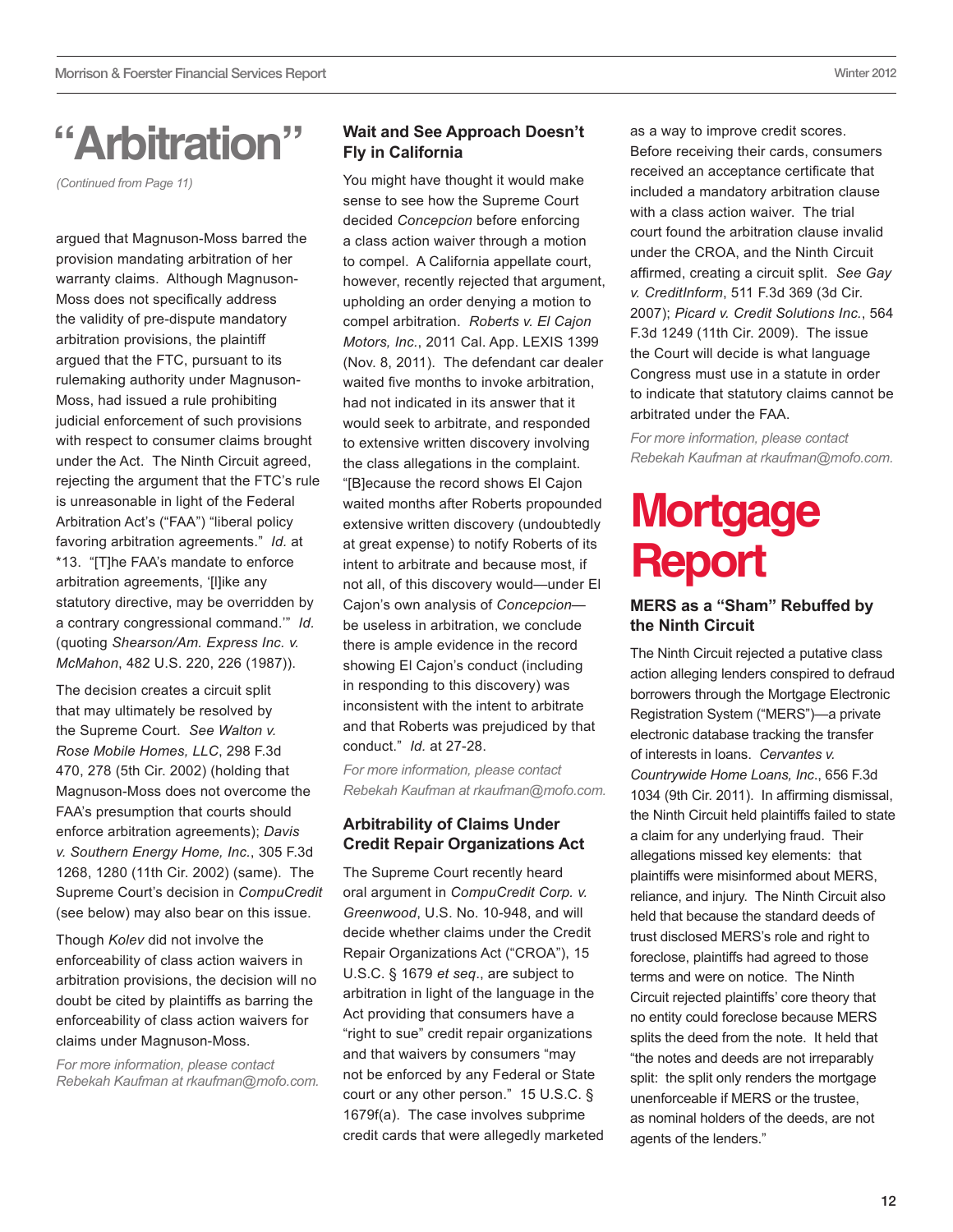## <span id="page-12-0"></span>**"Mortgage"**

*(Continued from Page 12)* 

*For more information, please contact Greg Dresser at [gdresser@mofo.com](mailto:gdresser@mofo.com).* 

## **Class Settlement for Servicemembers is Fair**

In *Rowles v. Chase Home Finance, LLC*, on November 15, 2011, the parties attended a Fairness Hearing before the federal district court to discuss final class certification and plaintiffs' petition for final approval of the class settlement. The District of South Carolina found that: (1) the class was properly certified for settlement purposes; (2) the class notice met due process requirements; and (3) the settlement is fair, reasonable, and adequate. Entry of final judgment will be deferred until January 2012. when certain court documents are due. The class action settlement seeks to resolve allegations that Chase violated the Servicemembers Civil Relief Act by failing to give certain protections to servicemembers' mortgage loans, home equity loans, and lines of credit while they were on active duty or for some period following active duty.

*For more information, please contact Michael Agoglia at [magoglia@mofo.com.](mailto:magoglia@mofo.com)*

## **Loan-Modification Litigation Gets Organized**

Federal courts continue to yield different outcomes on whether the HAMP Trial Period Plan is a contract for loan modification. Most trial courts have held it is not. Appeals move forward, with one case, *Wigod v. Wells Fargo*, now submitted and awaiting decision by the Seventh Circuit. Other appeals are in the Ninth, Tenth, and Eleventh Circuits. Appellate rulings should offer guidance about the viability of the core contract theory and key issues, such as federal preemption and the lack of a private right of action under

The panoply of HAMP LAWSUITS HAS now sprouted three MDLs against major servicers.

HAMP. The panoply of HAMP lawsuits has now sprouted three MDLs against major servicers: one against Bank of America, pending since October 2010 (D. Mass.) and two newer MDLs against Chase (D. Mass.) and CitiMortgage (C.D. Cal.). Of interest is how courts will handle copycat actions based on non-HAMP modification programs, especially given plaintiffs' espoused position that their claims are governed by the specific terms of the particular modification program documents.

*For more information, please contact Michael Agoglia at [magoglia@mofo.com](mailto:magoglia@mofo.com).*

## **Preemption Report**

### **Shazam**

The U.S. District Court for the Southern District of Iowa held that the National Bank Act and OCC regulations preempt Iowa payment processing rules. In *U.S. Bank, N.A. v. Schipper*, 10-cv-00064, 2011 U.S. Dist. LEXIS 105390 (S.D. Iowa Aug. 29, 2011), a national bank challenged an Iowa law requiring

state banks to use state-approved and state-regulated "central routing units" to authorize ATM transactions with ATM units not owned or operated by the bank. U.S. Bank argued that this state law impermissibly interfered with its authority to provide these services to state banks, and the district court agreed. Joining the Eleventh Circuit, the district court also found that Dodd-Frank "did not materially alter" the standard for National Bank Act preemption. *Id*. at \*12 n.1.

*For more information, please contact James McGuire at [jmcguire@mofo.com](mailto:jmcguire@mofo.com). Mr. McGuire represented U.S. Bank in this case.*

### **West Virginia Goes Way Out There**

You would think two express provisions indicating Congress did not intend the Dodd Frank preemption provisions to apply retroactively would do the trick. Apparently not in West Virginia. A district court there applied the Dodd-Frank provisions and the amended OCC regulations to a case brought after their respective effective dates, reasoning the amendments were "better understood as clarifications of the law as opposed to substantive changes." *Cline v. Bank of America*, No. 2:10-1295, 2011 U.S. Dist. LEXIS 118337, at \*22 (S.D. W. Va. Oct. 13, 2011). The court recognized that a state debt collection statute was not a "state consumer financial law" governed by Dodd-Frank, and concluded *only* state consumer financial laws can be preempted by the National Bank Act. *Id.* at \*26-\*27. The court found the state-law limitations on debt collection methods did not interfere with the purposes of federal law, so the statute was not preempted by the amended OCC regulations either. Another West Virginia district court also concluded the state debt collection statute was not preempted as applied to national banks, refusing to follow two prior decisions from the same district concluding otherwise. *O'Neal v. Capital One Auto Finance, Inc.*, No. 3:10-CV-40, 2011 U.S. Dist. LEXIS 112259 (N.D. W. Va. Sept. 29, 2011). This court, though, didn't consider the application of the Dodd-Frank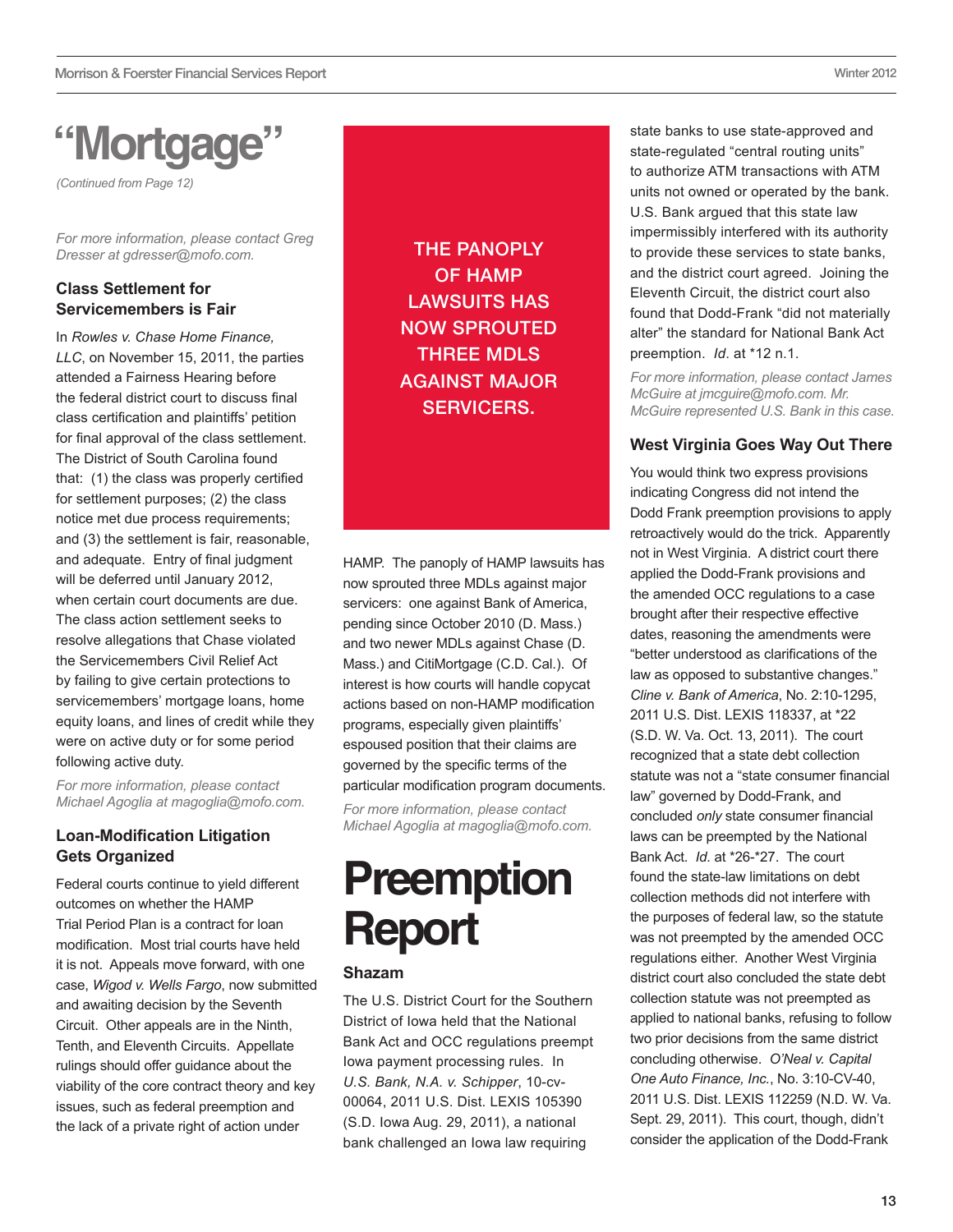## **"Preemption"**

*(Continued from Page 13)* 

#### preemption provisions or the amended OCC regulations.

*For more information, please contact Nancy Thomas at nthomas@mofo.com.*

### **Other Courts Find Congress Means What it Says**

Other district courts that have considered the issue have found the Dodd-Frank preemption provisions do not apply to cases brought before the statute's July 21, 2011 effective date or to contracts entered into before that date. *See, e.g., Williams v. Wells Fargo Bank N.A.*, No. 11-21233, 2011 U.S. Dist. LEXIS 119136 (S.D. Fl. Oct. 13, 2011); *Copeland Turner v. Wells Fargo Bank, N.A.*, No. CV-11-37-HZ, 2011 U.S. Dist. LEXIS 72509 (D. Or. July 6, 2011). These courts analyzed the cases before them under the preemption rules in effect before the Dodd-Frank amendments because the Act "specifically and expressly stated" the relevant provisions do not

apply retroactively to contracts entered into before the effective date. *Copeland-Turner*, 2011 U.S. Dist. LEXIS 72509, at \*14.

*For more information, please contact Nancy Thomas at nthomas@mofo.com.*

#### **NBA Line Drawing**

Does the National Bank Act require that national banks comply with their home state's definition of interest or only with the interest rate set by their home state? According to one district court, a national bank's home state law governs the maximum interest rate a national bank can charge, but the definition of interest is governed solely by federal law. *Taft v. Wells Fargo Bank, N.A.*, No. 10-2084, 2011 U.S. Dist. LEXIS 126112 (D. Minn. Nov. 1, 2011). The court concluded that a national bank's home state law defining certain origination and servicing fees as interest was preempted, relying on congressional intent to authorize the broadest possible preemption scope and OCC regulations providing that limits on charges that comprise rates of interest are determined by federal law. The court dismissed plaintiff's state law claims as preempted as well as her National Bank Act claim.

*For more information, please contact Nancy Thomas at nthomas@mofo.com.*

### **Laws Include Common Law Under FCRA**

The Seventh Circuit weighed in on the debate over the scope of FCRA preemption, siding with those courts refusing to distinguish between state common law and statutory claims. *Purcell v. Bank of America*, No. 10-3975, 2011 U.S. App. LEXIS 20035 (7th Cir. Oct. 3, 2011). The court reasoned that FCRA's preemption of "the laws of any State" included both federal statutes and common law, relying on the Supreme Court's conclusion that a reference to state laws includes "all sources of legal rules, including judicial opinions." *Id.* at \*3. Rejecting the district court's conclusion that the earlier, less inclusive preemption provision was more specific than the later more inclusive preemption, the court explained it must enforce the more recent enactment.

*For more information, please contact Nancy Thomas at nthomas@mofo.com.*

**Morrison & Foerster Regu Innovation Award**

Morrison & Foerster is seeking nominations for the 2012 Regulatory Innovation Award. Morrison & Foerster established the award in 2008 through the Burton Foundation to honor an academic or non-elected public official whose innovative ideas have made a significant contribution to the discourse on regulatory reform in the areas of corporate governance and executive compensation, securities, capital markets, regulatory capital or the regulation of financial institutions.

At Morrison & Foerster, we are counted on for business-minded solutions. We've built our reputation on the artful balance of practical solutions and innovative ideas. Innovative thinking is central to what we do and how we do it. And so, it is with admiration and joy that we celebrate those whose innovative thinking is making a difference.

For more information, please view the **[brochure](http://www.mofo.com/files/Uploads/Images/2012-Burton-Brochure.pdf)** or visit our dedicated website to submit a nomination at **[www.regulatoryinnovationaward.com](http://www.regulatoryinnovationaward.com/)**.